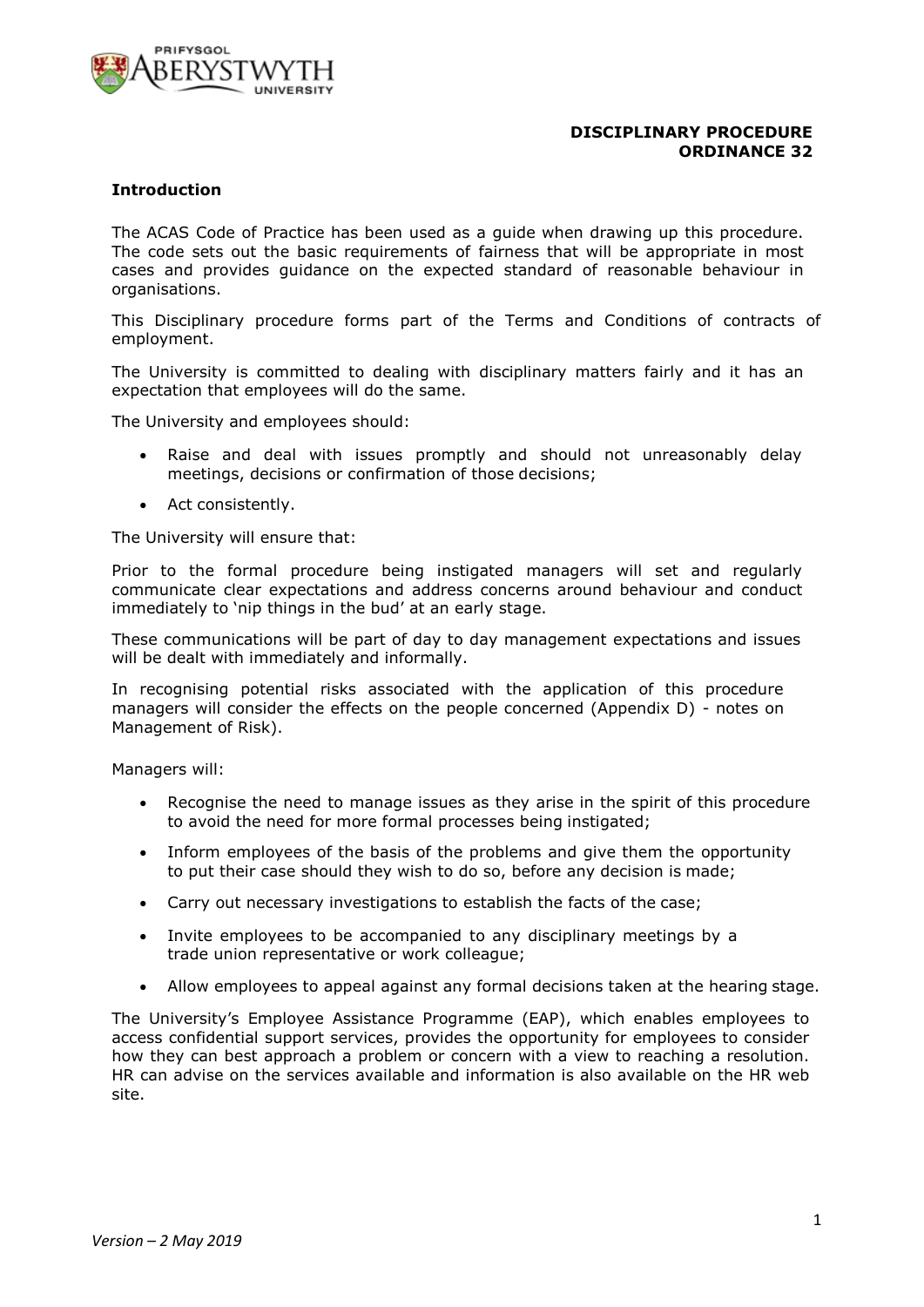### **1. Scope of the procedure**

**1.1** This procedure is designed to be used when it is believed that an employee may have been negligent in duties, failed to comply with a reasonable instruction, or be suspected of misconduct, serious misconduct or gross misconduct;

All steps must be carried out as soon as possible and without any unreasonable delay by all parties.

Research misconduct will be considered outside the scope of this policy as such matters will be dealt with in accordance with the Procedure for the Investigation of Misconduct in Research which can be found at [http://www.aber.ac.uk/en/hr/employment](http://www.aber.ac.uk/en/hr/employment-information/misconduct)[information/misconduct](http://www.aber.ac.uk/en/hr/employment-information/misconduct)

### **1.2** Potential criminal matters

If the allegation indicates that the employee may have committed a criminal offence, the Director of Human Resources must be informed immediately. They will consult with the Director of Finance and Corporate Services or in their absence, with a member of the University Executive.

### **2. Informal stage**

**2.1** The day to day supervision of employees is part of the management function and is outside the scope of the more formal procedures for dealing with potential breaches of discipline. There are likely to be fewer requirements for referring to the formal procedures if issues of concern are brought to employees' attention at the earliest possible opportunity by their line manager. If the issue is believed to be of a minor nature, the line manager and employee should seek to resolve the matter through informal discussions, advice or support.

If a manager is in any doubt about whether an incident of misconduct should be dealt with informally, they should seek advice from HR.

**2.2** The line manager should, in an informal 1 to 1 discussion, explain the basis of their concerns, provide any evidence which has come to light and give the employee a chance to respond, listening carefully to what the employee has to say. Informal discussions with employees are not formal disciplinary proceedings. These are informal one to one discussions intended to resolve issues at the lowest possible level.

**2.3** Where either party feels it may assist in reaching a positive outcome to the meeting, a trade union representative or work colleague together with an HR representative can support the process.

**2.4** During the course of the meeting it may become apparent that there is no evidence of misconduct or there is a misinterpretation of events. If this is the case, the line manager will confirm that the matter is closed. No record of the meeting will be retained.

**2.5** If there is evidence of minor misconduct, the line manager should discuss and agree the improvements necessary within a defined period of time in an agreed improvement plan with regular progress reviews built in. The line manager should also make it clear that any further misconduct, or failure to improve, could lead to the formal procedure being implemented. The agreed improvements, time-plan and implications of lack of improvement will be communicated to the employee in writing by the line manager as soon as possible and no later than 10 working days after the meeting.

The record of the meeting will not form part of an employee's formal disciplinary record, but if the employee's subsequent pattern of behavior should lead to the formal disciplinary procedure being initiated, informal records which have been kept for management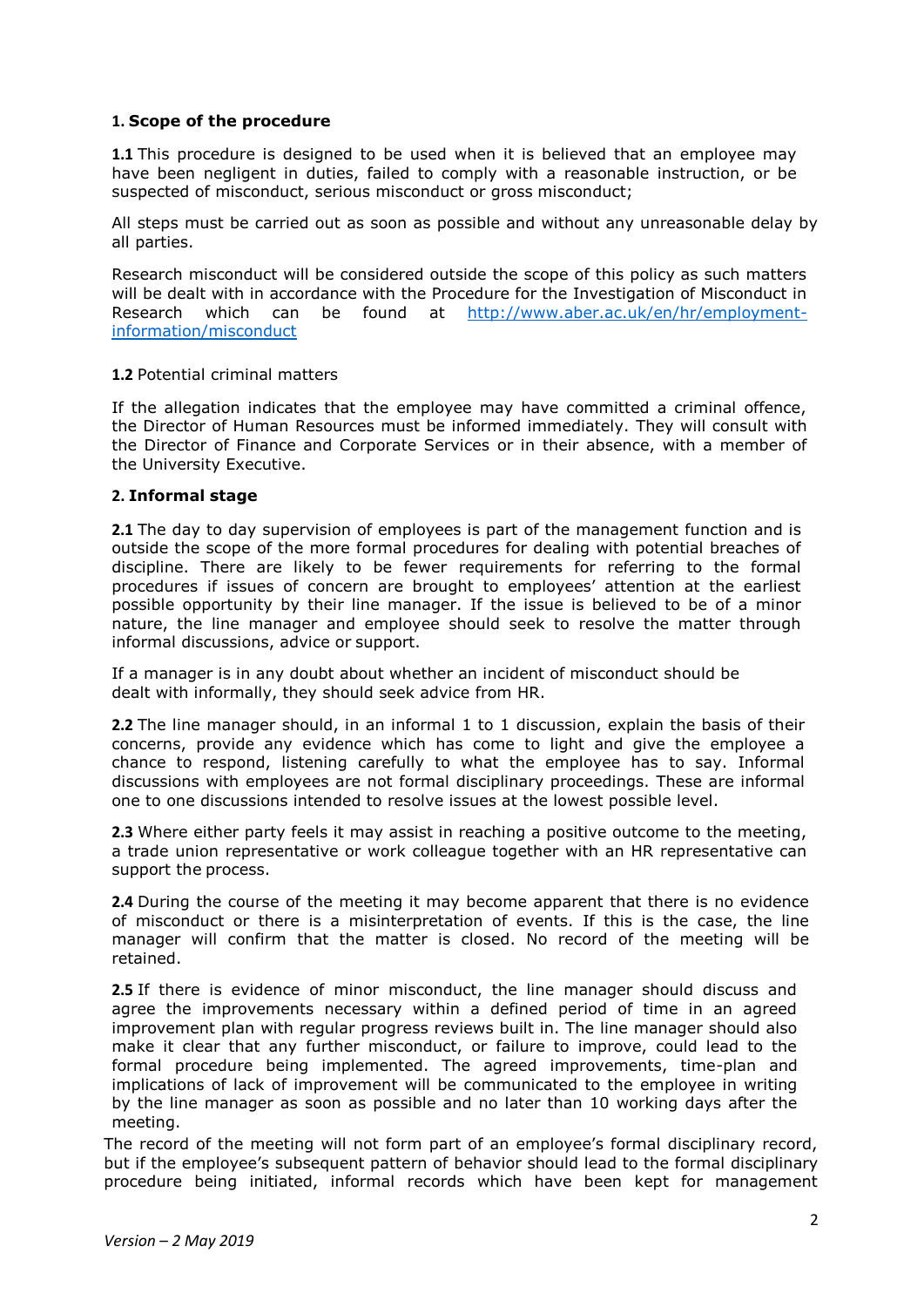purposes may be referred to. These records will not be retained for longer than six months unless there is a valid reason to retain them for up to 12 months where there may be a reoccurring issue.

**2.6** Informal discussions will be recorded by the line manager who will need to agree the record of the meeting with the employee. The line manager will give a copy to the employee and keep a copy securely in accordance with the University's Data Protection Policy.

**2.7** If during an informal discussion it becomes obvious that the matter is potentially serious and should move to a formal process the meeting will be adjourned and the formal procedure in Section 3 should be followed. The employee should be advised that the matter will be taken forward under the formal disciplinary procedure, enabling the employee to continue to exercise their right to be accompanied should they so wish.

### **3. Formal Disciplinary Procedure**

### **3.1 Stage One**

This stage is for dealing with minor offences which are straightforward and where facts are unlikely to be disputed. These should be dealt with by the employee's supervisor or line manager.

The employee will be invited to a meeting in writing by the line manager. The letter will include the details of the allegations that are to be considered, provide any documentation already gathered and relevant to the issue with the letter and outline the individual's rights under the procedure - including the right to be accompanied by a recognised Trade Union (TU) representative or a work colleague and the right to call witnesses. The employee will normally be given 7 working days advance notice of the date of the meeting but should the employee wish to extend the period of consideration of the documents, then a maximum of 10 working days can be given.

The line manager will invite a member of HR to the meeting or discuss the matter with them to ensure consistency in the decision making process.

At the meeting the employee will be given the opportunity to respond in full to the issues raised in the letter and to provide evidence of any mitigation. Once the employee has provided their response, the manager will adjourn the meeting and make a determination.

At this stage the outcomes can include:

- Dismissing the matter the employee will be advised at the meeting. The matter is then formally closed and expunged from their employee record.
- Arranging counselling/training it may be appropriate to correct a situation without the need for a verbal warning. In such circumstances, training/support will be offered to rectify a situation. A review of progress will take place within a specified period of time by the line manager of the employee, normally not exceeding six months.
- Verbal warning where the issues of concern are substantiated a verbal warning can be issued and will remain on their employee record for a period of six months. No other warning can be given at this stage of the procedure. The outcome will be communicated to the employee in writing within five working days.
- The employee will have the right of appeal against a verbal warning– refer to Section 6.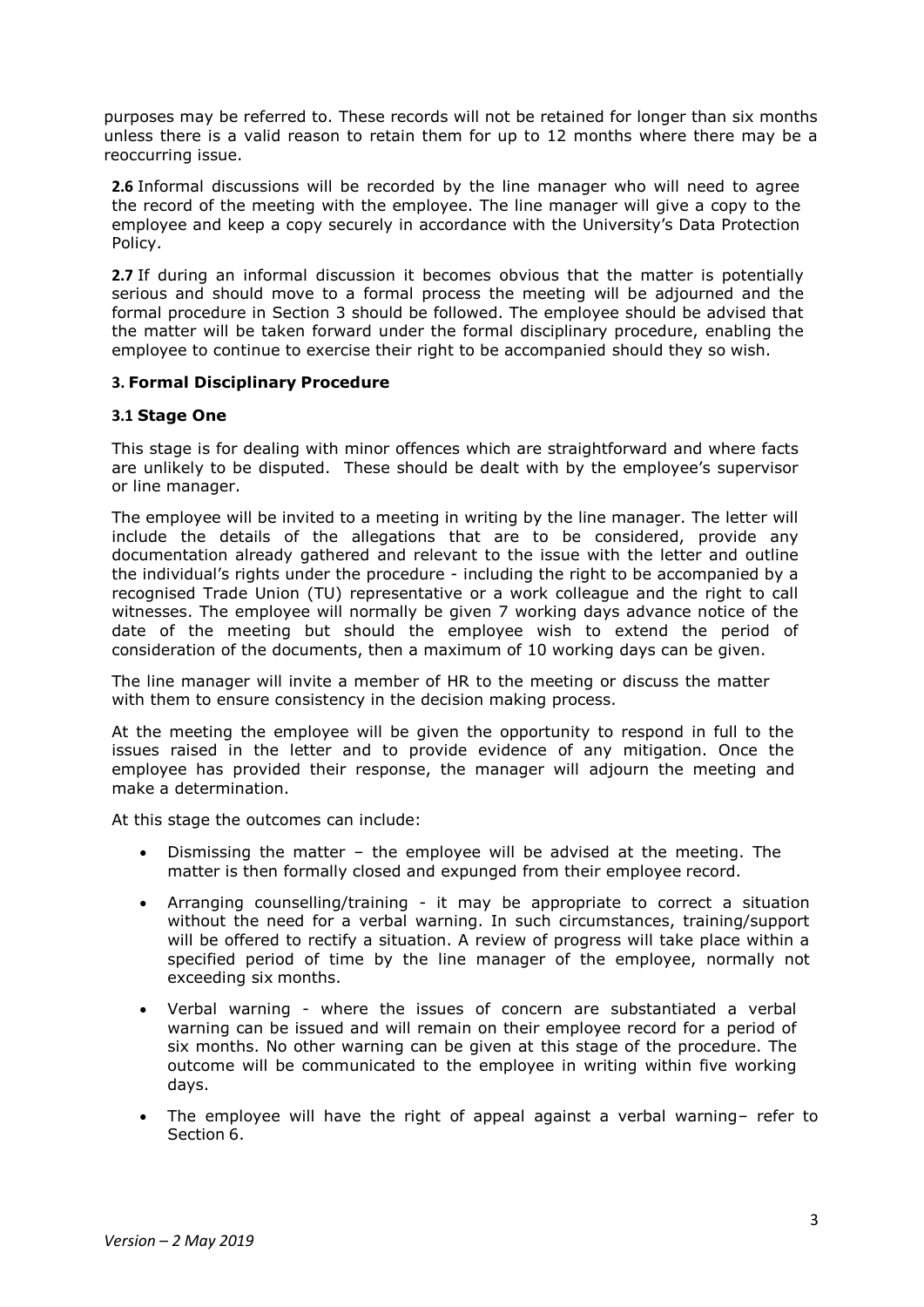### **3.2 Stage Two**

Progression to stage two will be initiated where one of the following circumstances has occurred:

- Stage one has not resulted in the required improvement in conduct
- More serious or gross misconduct may have taken place (Refer to Appendix C).

The Director of HR or depute will appoint a Fact Finding Officer (FFO) to establish the facts of the situation, normally within 5 working days. In exceptional circumstances, if the FFO needs to be replaced during the investigation, the Director of HR or depute will appoint a replacement, again within 5 working days. This is a member of staff who will not be the employee's line manager, nor have had prior involvement in the matter and would be from another department.

### *3.3 The Investigation*

The employee will be advised in writing of the name of the FFO by HR. The letter will include the details of the allegations that are to be considered and the individual's rights under the procedure - including the right to be accompanied by a recognised Trade Union (TU) representative or a work colleague. A copy of the letter to the employee will be sent to the employee's line manager.

The FFO will write to the employee inviting them to attend a meeting. The letter will include details of the allegations that are to be considered and will remind the employee of their rights under the procedure. This meeting will normally be arranged no more than 10 working days after the appointment of the FFO.

At the meeting the employee will be asked to respond to the allegations. If the employee concerned wishes to remain silent when interviewed no assumptions as to their culpability will be made purely as a result of that silence. The FFO will ask questions to establish the facts and may also wish to interview other people in order to obtain further relevant information.

**3.4** The FFO will consider whether further witnesses need to be interviewed and relevant documentary evidence gathered.

**3.5** Where alleged misconduct is believed to have taken place by an employee who is a representative of a trade union recognised by the University no action under this procedure, other than precautionary suspension, will be taken until a full-time official of that trade union has been informed.

**3.6** All interviews will normally be recorded and a copy of the transcriptions of the meetings will be provided to the employee and witnesses normally within a maximum of 5 working days of the meeting. The notes should be annotated with any changes and signed as confirmation that they are a correct record of the meeting and a copy returned to the FFO and HR within a maximum of 5 working days of receipt. If no response is received within this timeframe then notes/transcripts will be taken as accepted. When an employee chooses not to have the meeting recorded and transcribed, hand written notes will be taken. At the end of the meeting these notes will be signed by those present as a true record and will not normally be transcribed.

**3.7** The FFO will inform the employee of any necessary changes to agreed timescales outlining the reasons for these changes.

**3.7.1** The FFO will collect any relevant documents including written witness statements.

**3.7.2** The FFO will produce a report using the template shown in Appendix F (outlining the findings, conclusions and recommendations), normally within 10 working days of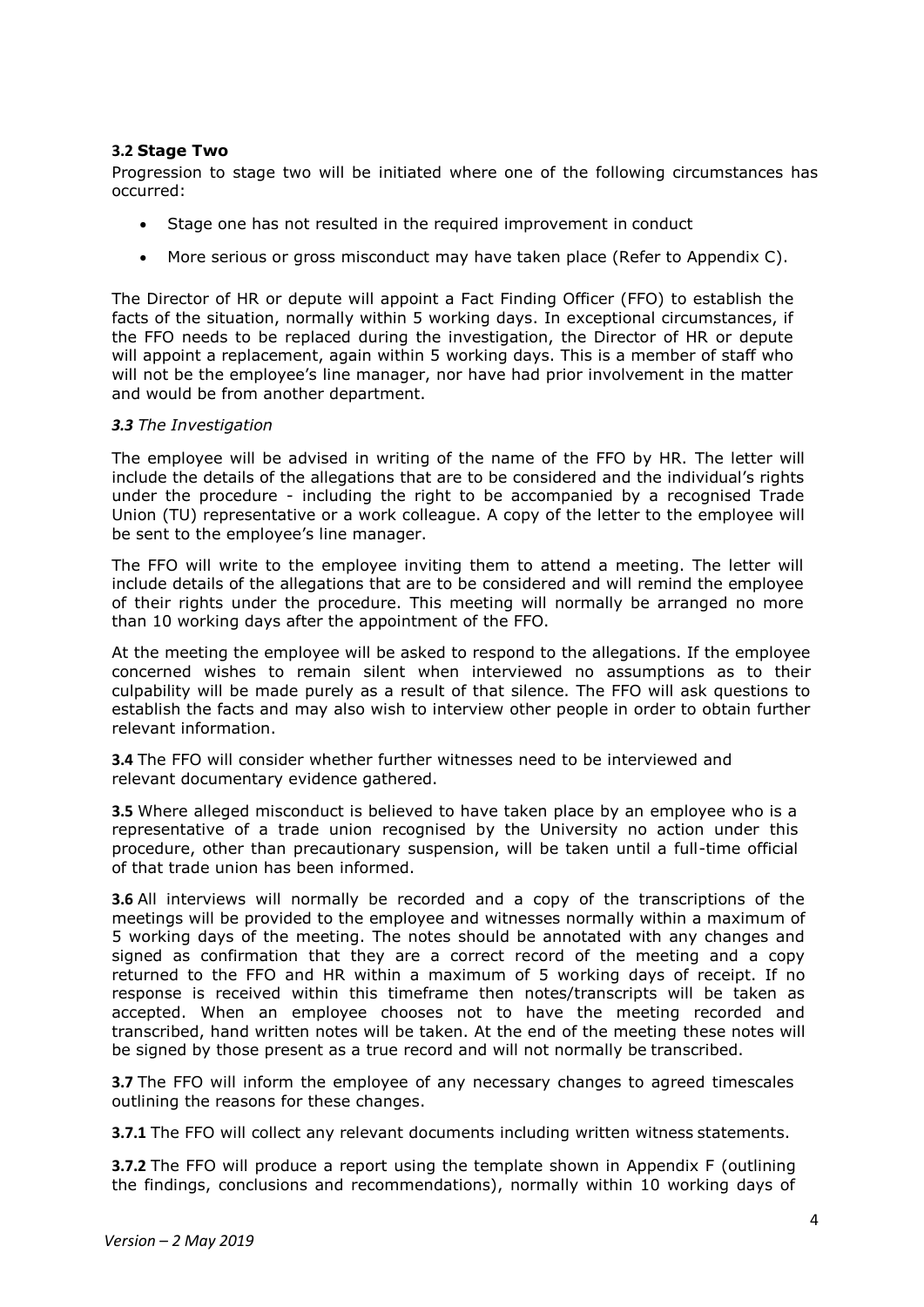the return of the notes/transcript from the final investigation interview.

**3.8** The report from the FFO, on which the HR representative will have provided advice, will be sent to the Director of HR or nominee in the first instance, who will review the report and then discuss the report with the Faculty PVC or Head of Professional Service Department or depute who will then take one of the following actions within 3 working days:-

### **3.8.1** Arrange a meeting to discuss the findings

In either of the situations in 3.7.1 and 3.7.2 above a meeting will normally be held with the Individual and their representative within 5 working days (if they choose to be accompanied) with the Head of Department or depute and HR Manager or depute who will inform the employee of the outcome of the investigation. A record of the meeting will be given to the employee, normally within 3 working days.

#### **3.8.2** Dismiss the matter

If the complaint is without foundation the employee will be advised at the meeting. HR will inform the line manager and any witnesses that the matter has been concluded. The matter is then formally closed and expunged from their employee record.

#### **3.8.3** Arrange advice/guidance/training

It may be appropriate to correct a situation without the need for a formal disciplinary hearing. In such circumstances where necessary, further training/guidance will be provided to rectify a situation. A review of progress will take place within a specified period of time by the line manager of the employee, normally not exceeding six months.

If the employee does not engage and accept the recommended actions, the matter may need to be referred back to Section 3.1 onwards for reconsideration.

**3.8.4** Refer the case to a disciplinary hearing under the formal disciplinary procedure outlined below.

### **4. Stage Three**

#### *Disciplinary Hearing*

**4.1** The employee will receive confirmation in writing from HR that the matter will be referred to a formal disciplinary hearing (Appendix A) to consider the allegations. The disciplinary panel will consist as per the table in Appendix E. The procedure to be followed at the disciplinary hearing is detailed in Appendix A.

**4.2** The employee will normally be given a minimum of 5 working days' notice of the hearing; told the purpose of it, with the details of the alleged misconduct being outlined; and invited to attend together with their trade union representative or work colleague. Where the evidence to be considered is complex additional time may be allocated. See guidance document for additional information in Appendix A.

**4.3** The report by the FFO and any evidence they intend to rely upon will be provided to the employee at least 10 working days before the date of the hearing. The letter will include the names of any persons who are to be called to give evidence.

**4.4** Any written evidence to be introduced by the employee at the hearing, together with the names of any relevant witnesses they wish to call, and their confirmed availability, should be provided to the person conducting the hearing at least three working days in advance of the date of the hearing.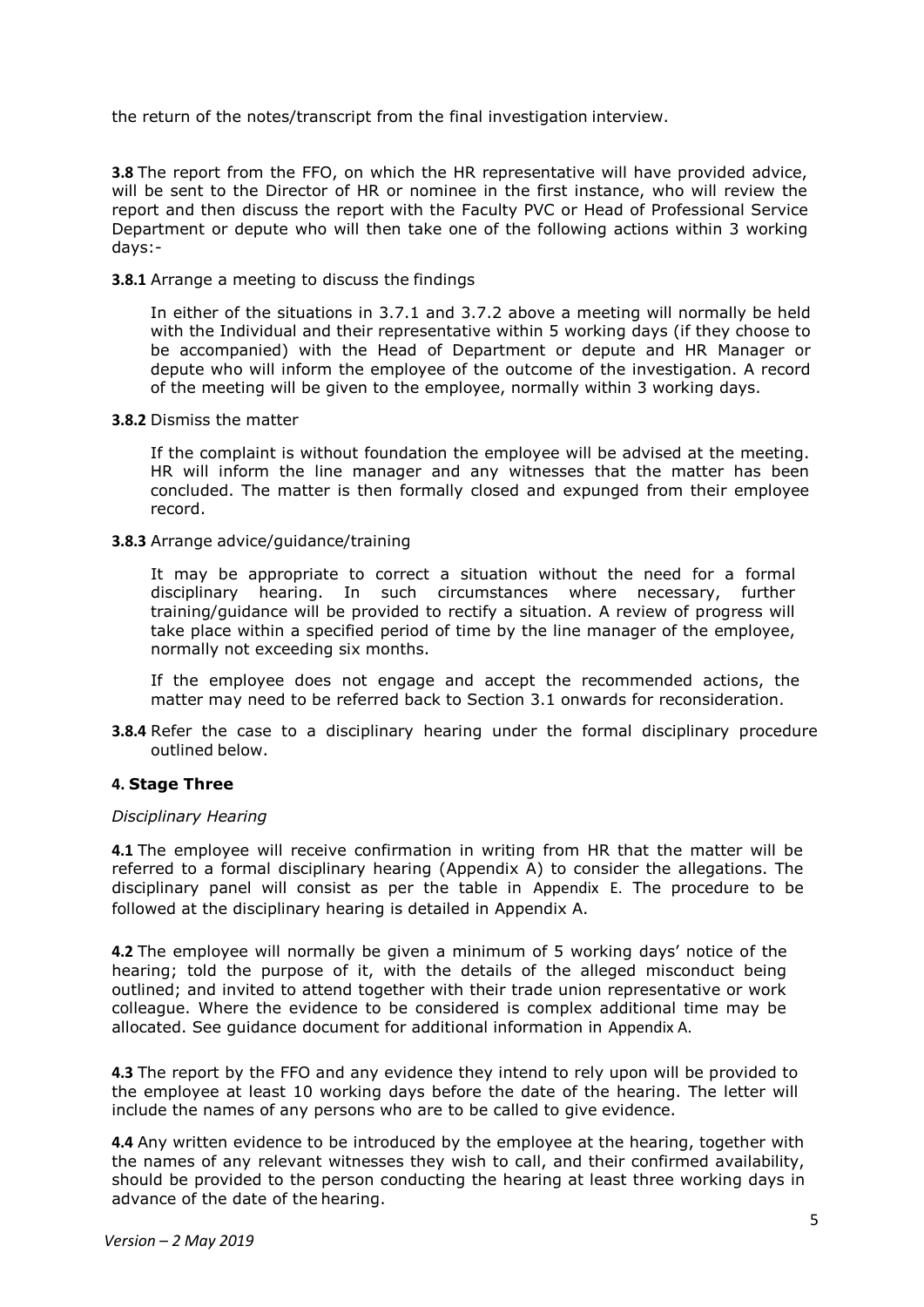If, for good cause, the employee is unable to attend the hearing, it will be rescheduled to a date normally within 5 working days of the original hearing, or exceptionally at some other mutually agreed time, unless the employee specifies in writing that their trade union representative or work colleague has agreed to present the case on their behalf. Alternatively the employee may submit a written statement of case to be considered by the panel in the course of the hearing.

If the employee fails to attend the hearing without good cause, or fails to attend the re-arranged hearing without good cause, the matter will be considered by the panel in absentia.

### **5. Disciplinary outcome**

**5.1** If the complaint is without foundation where possible the employee will be advised at the disciplinary hearing or within 3 working days. HR will inform the line manager and any witnesses that the matter has been concluded. The matter is then formally closed and expunged from their employee record. No record of the complaint will be kept on the employee's files.

**5.2** Where the panel has a reasonable belief that on the balance of probabilities the allegation(s) have been substantiated or substantiated in part, the following disciplinary action may be taken under this stage of the procedure.

Note: Warnings will normally be issued within 5 working days of the hearing.

### *5.2.1 Formal verbal warning*

For a minor offence or offences, a formal verbal warning may be issued making it clear that further misconduct may render the employee liable to further disciplinary action involving more serious consequences. The employee should be informed that this warning will be noted on their employee files for a period not exceeding six months. An employee who has received a formal verbal warning and whose conduct has been acceptable for the period determined shall have that warning removed from their records and shall be notified in writing that this has been done.

### *5.2.2 First written warning*

For more serious allegations , or the repetition of misconduct after a formal verbal warning has previously been given and remains live, a first written warning may be issued setting out the nature of the issue and informing the employee that further misconduct may result in further disciplinary action under this procedure. The warning shall be noted in the employee's files for a period normally not exceeding one year. All warnings shall be disregarded after acceptable conduct for the period of the warning, and the employee notified in writing of its removal from their employee files.

### *5.2.3 Final, or combined first and final, written warning*

For a serious issue which might justify summary dismissal for gross misconduct, but where the panel conducting the hearing decides that a lesser penalty is appropriate in the circumstances, or for an offence after a first written warning has been given and is still live, a final (or combined first and final) written warning may be issued setting out the nature of the offence and informing the employee that further misconduct may render them liable to further action under this procedure that could result in dismissal. The warning shall be noted in the employee's files for a period of one year. Where the warning is issued as an alternative to dismissal the period of the warning will be two years. The arrangements for noting the warning on the employee's personal file and its subsequent removal after the specified period of acceptable conduct are set out in the preceding paragraph. The panel will consider any patterns of behavior which may signal an alternative approach is required in respect of timescale that a warning should remain on the file for a maximum of two years.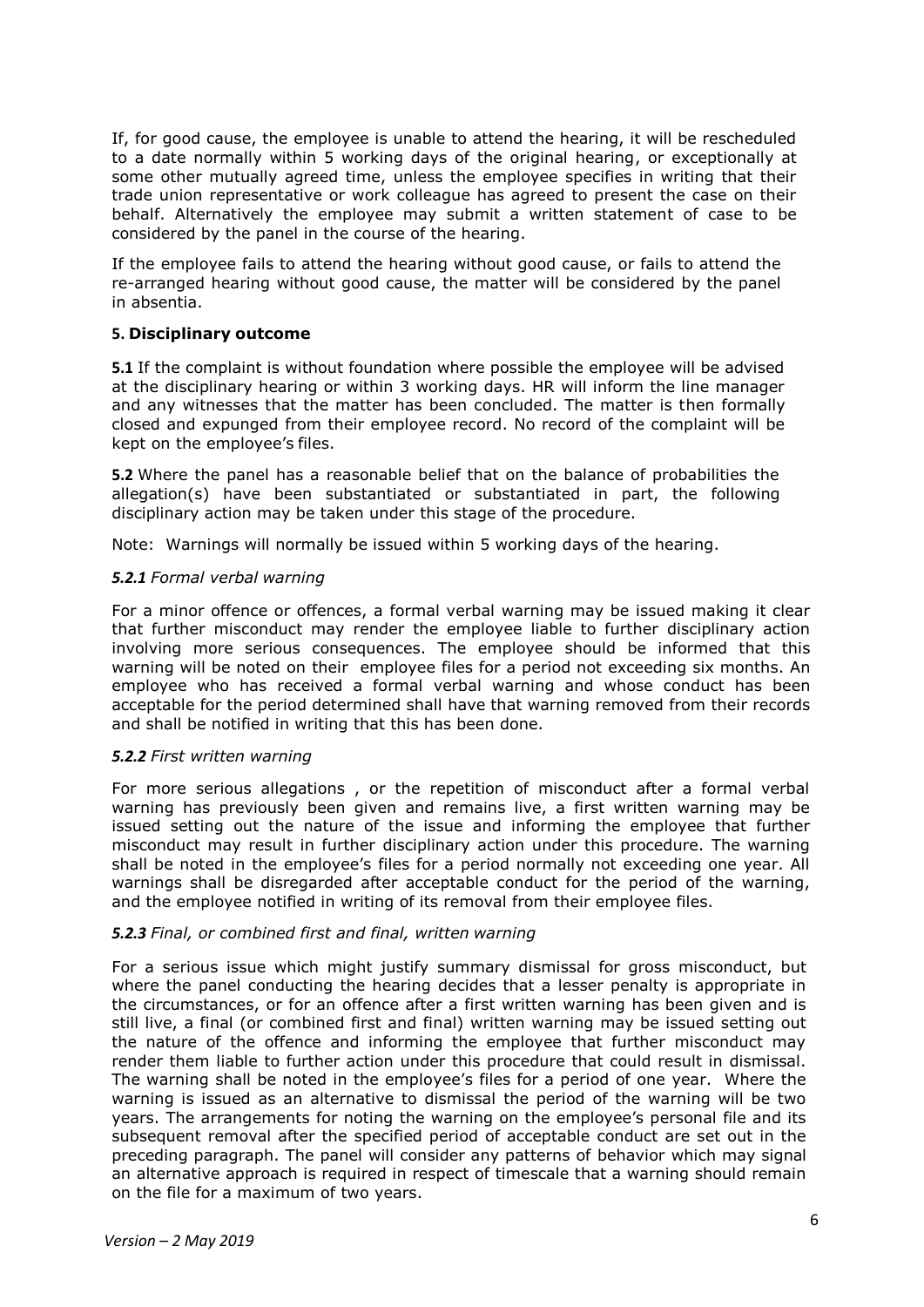### *5.2.4 Dismissal*

For an act or acts of further misconduct, other than gross misconduct, by an employee who is under a final written warning, they may be liable to dismissal with notice or with pay in lieu of notice.

### *5.2.5 Summary Dismissal*

In cases where gross misconduct is alleged and is established on the balance of probabilities, the employee may be liable to summary dismissal with immediate effect and without notice.

### *5.2.6 Alternative sanctions*

Immediate disciplinary demotion, redeployment or suspension without pay, recovery of monies or other penalty short of dismissal, may be imposed in conjunction with a final or combined first and final written warning, as an alternative to dismissal, subject to provision for doing so being in accordance with the employee's terms of employment, or by agreement with the employee.

### **6. Appeals**

**6.1** An employee has the right to appeal (on the grounds outlined in section 6.2 below) about any formal disciplinary action within 5 working days of receiving written notification of the disciplinary action. Details relating to the conduct of disciplinary appeal hearings and the nature of the appeal panel are in Appendices B and E. If there is an appeal, those involved in the initial disciplinary hearing decision will not take part in the making of the decision at the appeal stage. The Chair of the disciplinary panel will normally be called to present the reasons for their decision at the appeal. In their absence another member of the panel may depute.

**6.2** The opportunity to appeal against a disciplinary decision is essential to natural justice, and appeals may be raised by employees on any number of grounds.

The decision to Appeal must be indicated in writing within the time limit above. The employee should state the ground(s) for the appeal either at that time or at the latest within five working days of submitting their notification of appeal.

Grounds for appeal may include:

- The employee considers that the procedures followed by the person(s) conducting the hearing were in some way defective (see table at Appendix E) for panel composition);
- The employee considers the penalty imposed to be inappropriate or inconsistent with previous practice;
- The employee wishes to introduce new evidence that has subsequently come to light and which, had it been known at the time of the hearing, could have affected the decision.
- The employee believes the penalty is too harsh.

Disciplinary sanctions will take place immediately except in cases of demotion or redeployment. If the appeal is unsuccessful the deferred disciplinary action will be imposed after the appeal hearing. Where the employee has been dismissed with notice, the appeal will normally be heard during the period covered by that period of notice.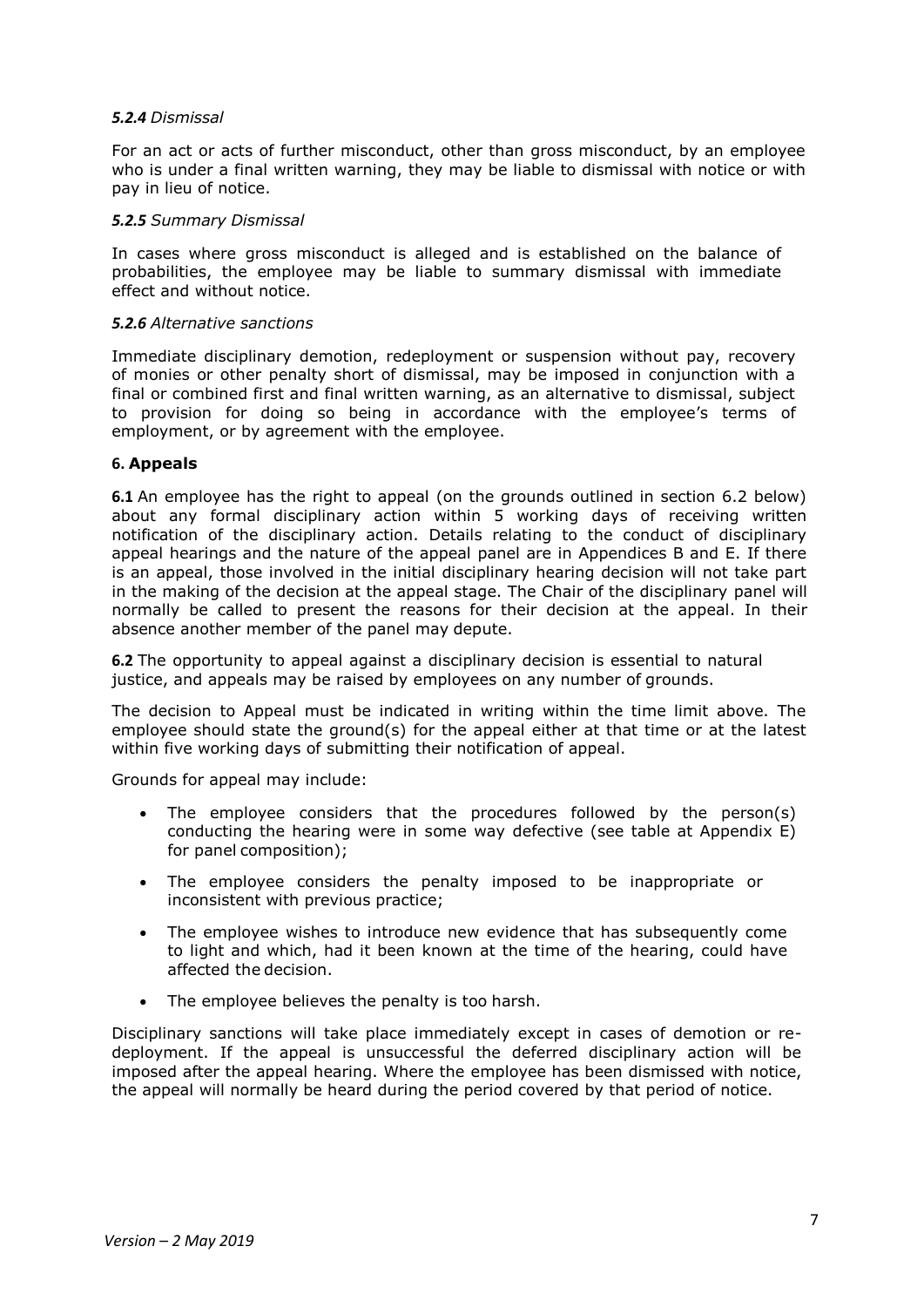**6.3** On completion of the proceedings, the decision of the appeal panel may be announced by the Chair of the appeal panel. The decision will be confirmed in writing within 5 working days to the employee and their line manager by the HR representative present at the hearing. No further right of appeal will be available to the employee within the University.

# **7. Suspension or re-allocation of duties**

It should be made clear that suspension or re-allocation of duties is not an assumption of guilt and is not considered a disciplinary sanction. All options to avoid a suspension where possible will be considered but if any of the following is relevant the matter should be referred to the Director of Human Resources or depute who will bring it to the attention of the Director of Finance and Corporate Services (or in their absence another member of the University Executive) who may consider suspension or re-allocation of duties on full pay during the investigation

- If the presence of the employee is likely to hinder the investigation;
- if the continued presence of the employee is thought to pose a threat to the health and safety of staff, students or other members of the University;
- If it becomes clear during the investigation that a serious breach of discipline may have occurred, such that the continued presence of the employee might compromise either themselves or the University then either suspension or the allocation of alternative duties might be considered.

The reasons for and conditions of the suspension will be given in writing within three working days by the Director of Human Resources or depute. Any decision to suspend on a precautionary basis will be reviewed as a minimum requirement every 10 working days and on a regular basis thereafter by the Director of Finance and Corporate Services or the member of the University Executive who made the decision to suspend. The outcome of each review will be confirmed in writing to the employee by HR.

## **8. Revision or Termination of this Procedure**

Human Resources will co-ordinate a review of this policy in order to maintain compliance with legislation and good practice. The review will be undertaken in liaison with the recognised trade unions and any proposed amendments will be submitted to the appropriate relevant committee, University Executive and Council if required.

## **9. Welsh Language – Employee Rights**

In accordance with the Welsh Language Standards that came into effect on 1 April 2018 employees have the right to use the Welsh language to

- (a) make a complaint
- (b) respond to a complaint or allegation

and employees also have the right to use the Welsh language in meetings where they are the subject of

- (c) complaints and allegations (or have made the complaint)
- (d) disciplinary proceedings
- (e) effective contribution scheme discussions
- (f) individual consultation meetings

A simultaneous translation service from Welsh to English will be provided at the meeting when the meeting cannot be conducted solely in Welsh.

The university has, in conjunction with its recognised trade unions, incorporated the above requirements into all relevant HR policy and procedural documents.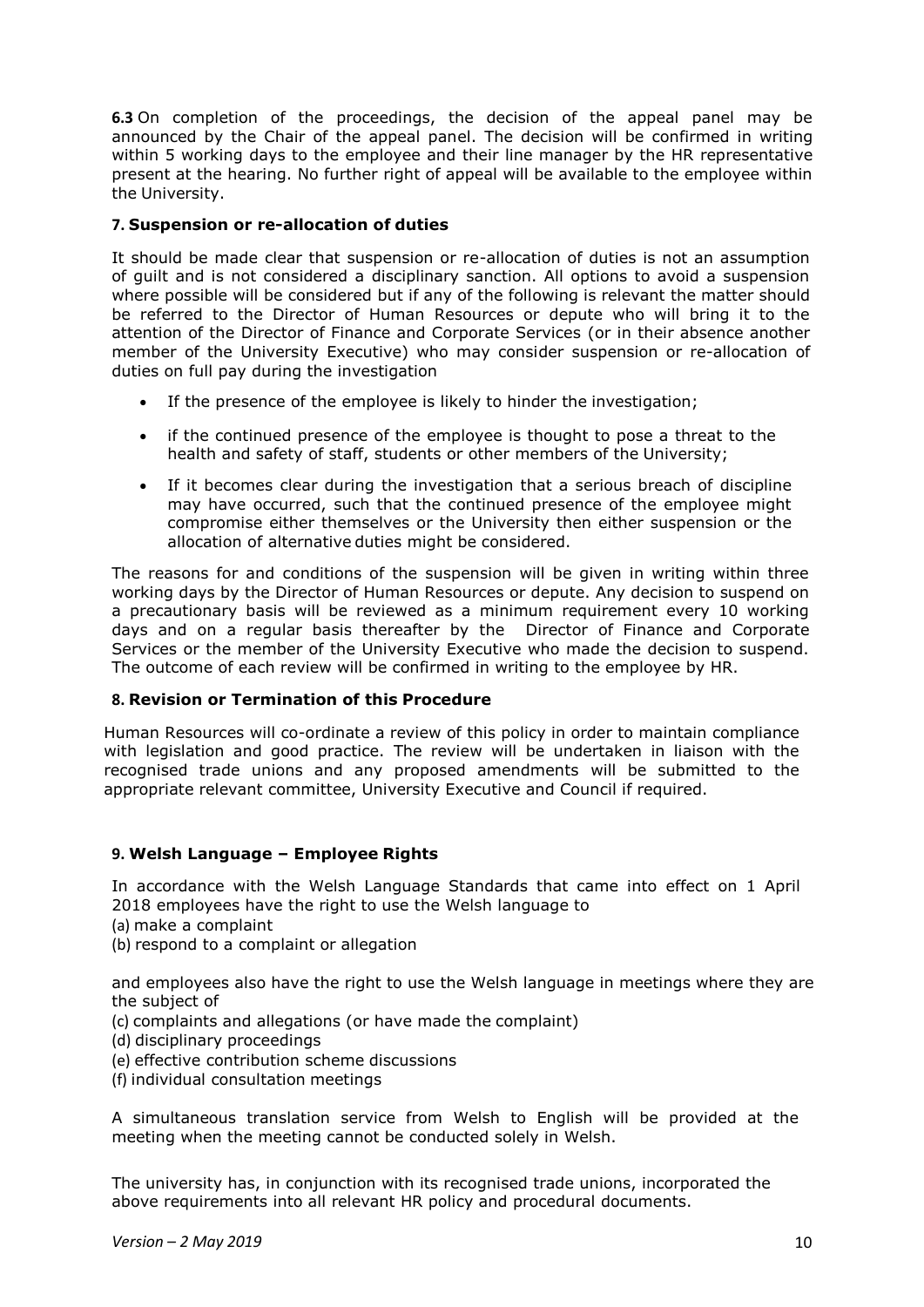# **Appendix A**

Procedure for formal disciplinary hearings

The chair of the disciplinary panel will:-

- Introduce those present to the employee and explain the purpose of the formal hearing; namely, to consider whether disciplinary action should be taken in accordance with the University's Disciplinary Procedure and that the meeting will be conducted in such a manner that the allegation(s) against the employee are fully and properly explored;
- Confirm that the employee and their representative have received copies of documents or written statements which have been produced in support of the case against the employee;
- Explain how the hearing will be conducted, and confirm that participants will be allowed to present their evidence without interruption;
- Ensure that the standard of proof required at the hearing will be on the basis of the balance of probabilities, i.e. that it is more likely that something happened than it did not;
- The hearing will normally be recorded. A copy of the recording will be kept but will not be transcribed as a matter of course. Where an appeal is subsequently received, the recording will only be transcribed where all parties agree that it is necessary to assist the appeal process. Where agreement is not reached a copy of the recording will be issued to the employee and the panel members.

## **1. Presentation of the Allegations**

The chair of the panel will state the allegation(s) outlined in the letter to the employee. The fact finding officer will then be asked to present the evidence. Witnesses may be called if required. The employee, the employee's representative, and the panel members may question any witnesses called. Each witness will be called to give evidence and will withdraw after giving evidence, but may be recalled at the request of the person conducting the hearing.

In exceptional circumstances, where a witness feels unable to attend the hearing e.g. medical grounds, adjustments to the process will be considered. For example, to enable the witness to attend, questions may be put to them on behalf of the employee via their representative and/or the panel.

If the witness cannot attend, the evidence contained in their written statement will be assessed based on the facts and appropriate weighting given on a case by case basis.

*'The ACAS code'*. (Disciplinary section 12) says:

*"Employers and employees (and their companions) should make every effort to attend the meeting. At the meeting the employer should explain the complaint against the employee and go through the evidence that has been gathered. The employee should be allowed to set out their case and answer any allegations that have been made. The employee should also be given a reasonable opportunity to ask questions, present evidence and call relevant witnesses. They should also be given an opportunity to raise points about any information provided by witnesses. Where an employer or employee*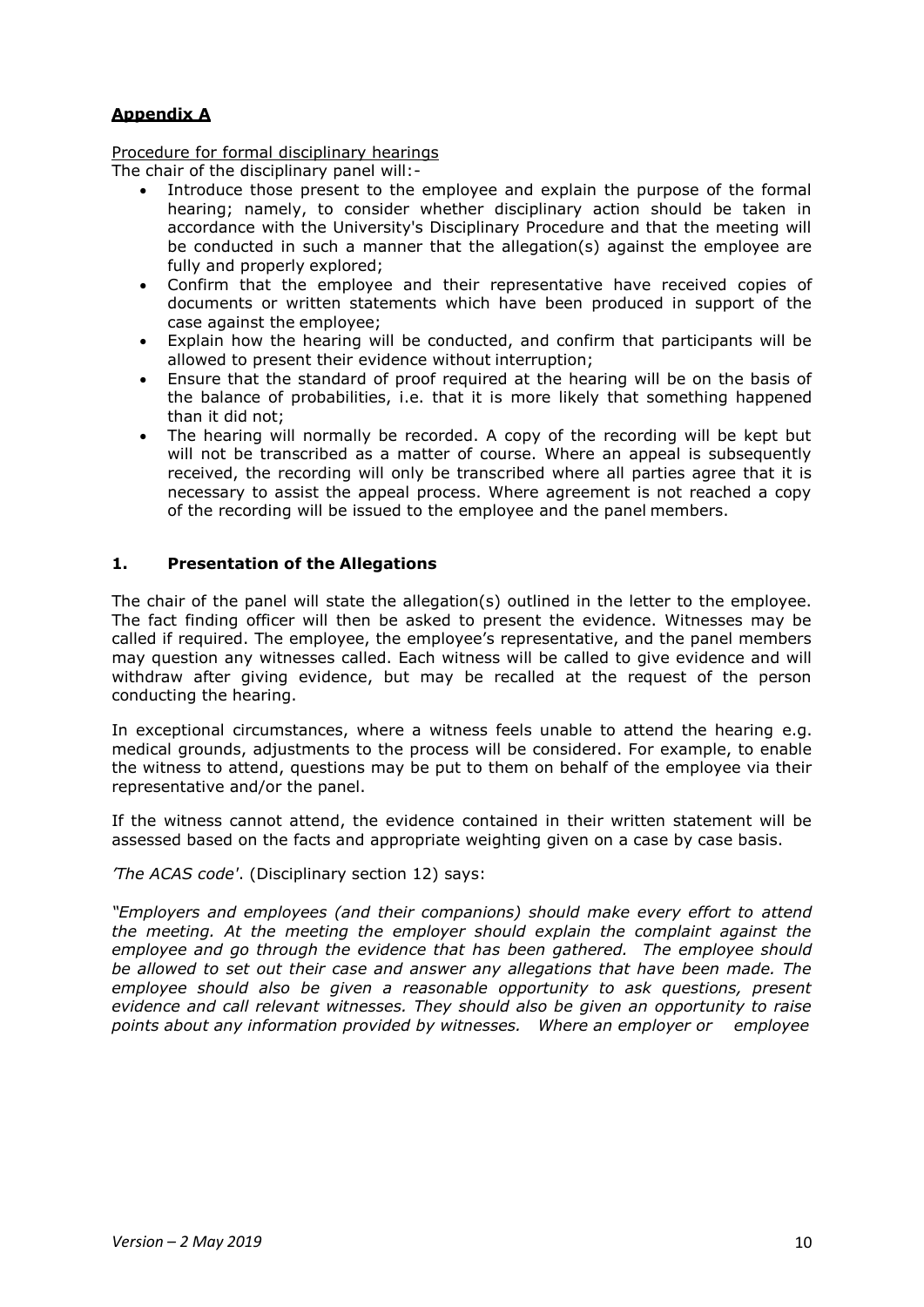*intends to call relevant witnesses they should give advance notice that they intend to do this."*

## **2. Employee's reply**

The employee or their representative will be given an opportunity to state their case. The employee or their representative will be given an opportunity to ask questions, present evidence, and call witnesses in turn. The panel members may question the employee and/or any witnesses called. Each witness will withdraw after giving evidence, but may be recalled at the request of the Chair or with their consent.

## **3. Adjournments**

The Chair may adjourn the proceedings at any stage if this appears necessary or appropriate or is requested by other parties. If adjourning for the purpose of enabling further information to be obtained, they will specify the nature of the information required. Any adjournment will normally be for a stated period.

# **4. Summing up**

After general questioning and discussion, the Chair will ask the person presenting the evidence giving rise to the allegation(s) and the employee or their representative to give a short summary of the key points of their case. The employee or their representative against whom the allegation(s) lies will be allowed to conclude the summing up. No new evidence will be introduced at this stage.

## **5. Adjournment and decision**

The Chair will then close the hearing to enable the panel to consider the evidence and decide whether or not formal disciplinary action is appropriate. The fact finding officer and the employee together with their representative, will then withdraw.

Based on the facts, the Chair will decide on the balance of probability whether or not formal disciplinary action is appropriate.

Where the Chair decides that formal disciplinary action is not required, the member of staff will be informed of this in writing normally within 5 working days of the hearing. All information relating to the complaint will be removed from the records.

If the Chair decides that formal disciplinary action is required, before deciding on what form that should take, they will consider:

- the finding of fact for each of the allegations;
- the gravity of the offence;
- the action taken in any similar cases in the past;
- the employee's disciplinary record including any current warnings;
- any mitigating circumstances.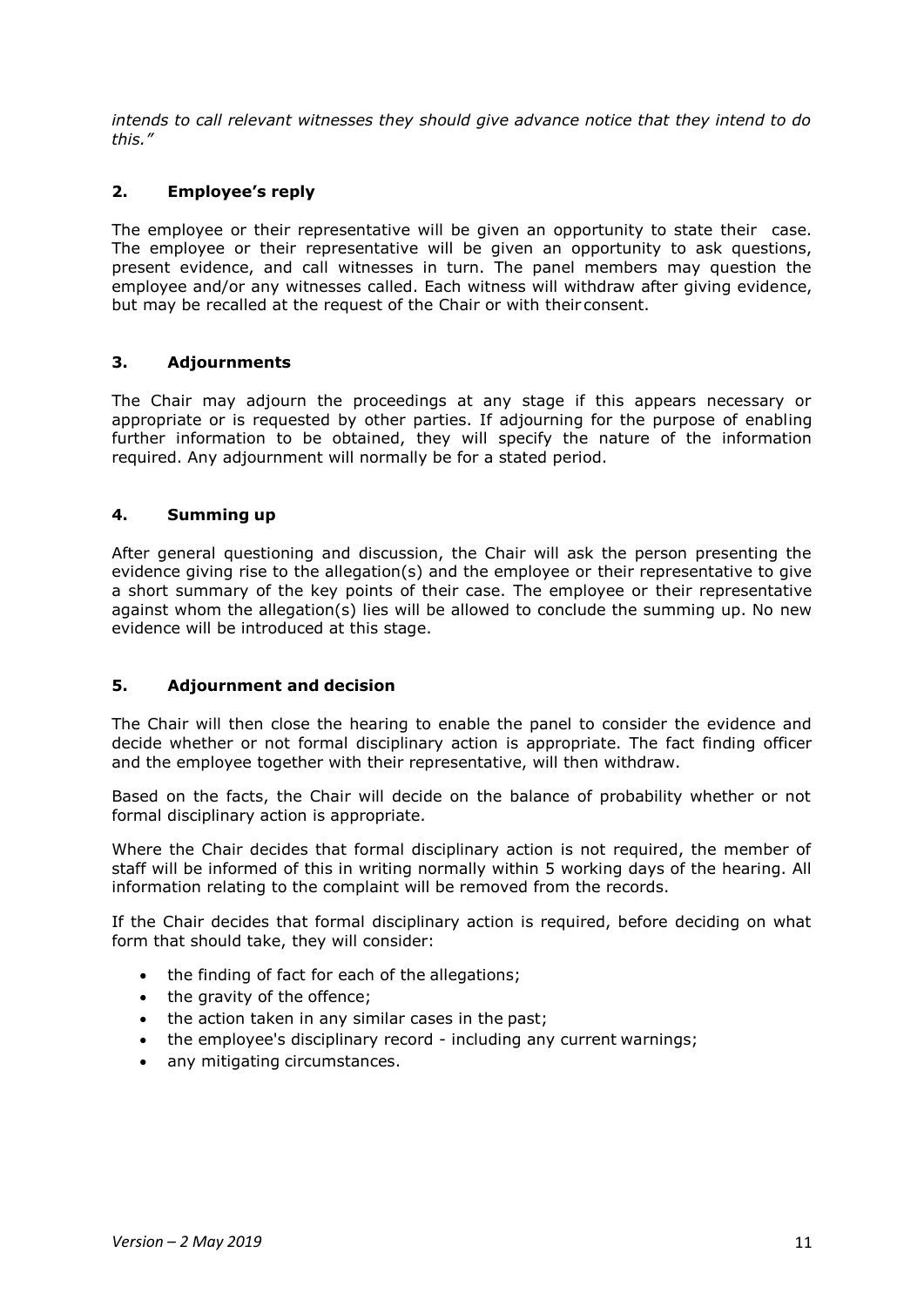The decision will be taken as soon as possible, and no later than two working days. Where possible the decision will be communicated in person by the Chair of the panel following the adjournment and a written confirmation will follow within five working days. Written confirmation will be sent by agreement with the employee in person, by post, internal mail or by email with a read receipt requested.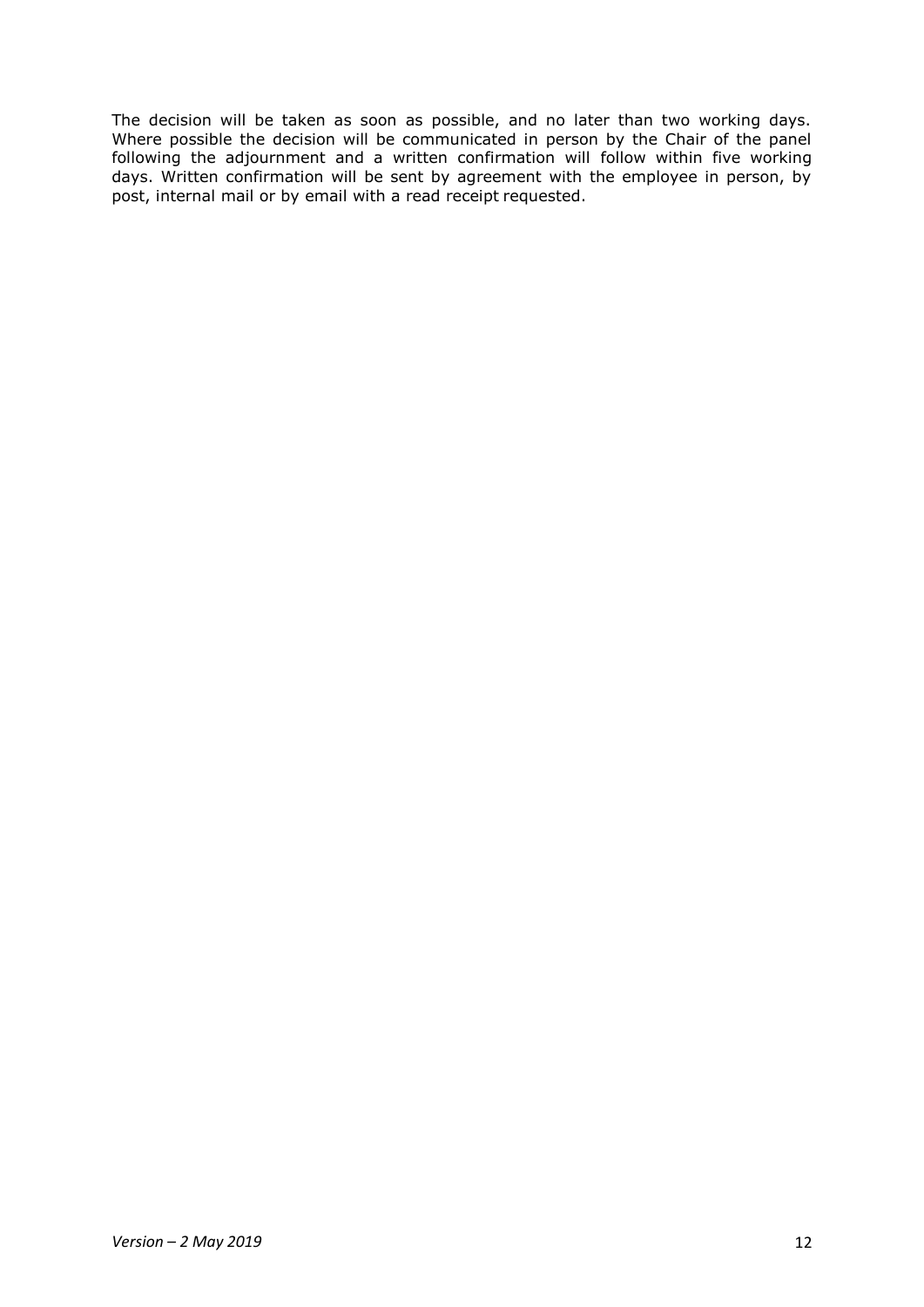# **Appendix B**

Procedure for the hearing of appeals The following arrangements will apply: (Please refer to chart in **Appendix E**)

- 1. Appeals against a formal warning or penalty short of dismissal will be heard by a member of the University Executive who will chair the panel and a Faculty PVC or Head of Professional Services Department in the case of business support staff. Appeal panel members will not be from the same department as the appellant or have had any earlier involvement with this or any other case involving the appellant.
- 2. Appeals against dismissal will be heard by three persons drawn from a standing panel appointed by the Council of the University. The Vice-Chancellor or a Pro Vice-Chancellor will Chair the hearing sitting with either a Faculty PVC or Head of Professional Services Department and a lay member of Council. None of those hearing the appeal will be from the same department as the appellant or have had any earlier involvement with this or any other case involving the appellant.
- 3. The appeal hearing shall normally be convened within 7 working days. Human Resources will be responsible for making the arrangements for the hearing of the appeal and a representative from Human Resources will be present at the hearing to advise on procedure and to provide administrative support. The HR representative will not have been involved in the disciplinary hearing.
- 4. Where the facts on which the original decision was based are not in dispute, the appeal panel will base their considerations on the evidence provided at the disciplinary hearing. The only additional material that can be introduced is material that could not be provided at the time of the disciplinary hearing. This may involve the calling of additional witnesses with the consent of the Chair of the appeal panel. The Chair of the appeal panel will agree to consider additional information only if evidence has been provided that this information could not have been made available at the time of the hearing. This additional material can be provided by the employee or their representative.
- 5. The employee will be invited to the appeal meeting in writing by HR. The letter will include the nature of the reasons for appeal that are to be considered, provided with any documentation relevant to the issue and outlining the individual's rights under the procedure - including the right to be accompanied by a recognised Trade Union (TU) representative or a work colleague. The employee will normally be given 7 working days advance notice of the date of the meeting which should allow sufficient time to arrange to be represented at the hearing and to consult that person before the appeal hearing is held.

The employee will be given the opportunity in a meeting with the appeals panel to outline their reasons for appeal in full and to provide evidence. The employee will then withdraw and the Chair of the disciplinary panel will be invited to present the rationale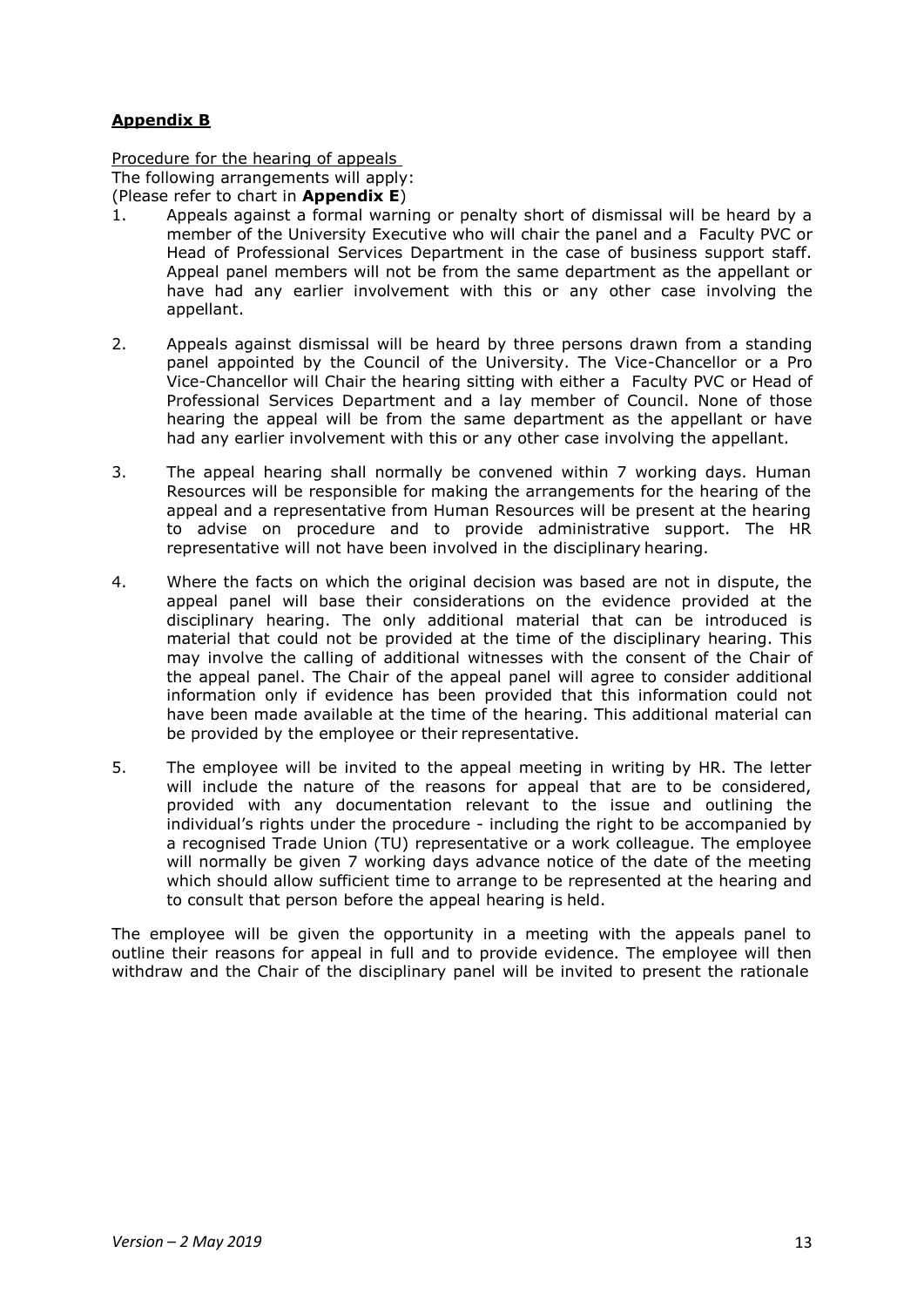for disciplinary panel's decision. Once the cases have been presented, the chair will adjourn the meeting to enable the panel to make a determination.

- 6. The employee will be informed in writing of the arrangements for the appeal hearing and their rights under the procedure. This information will be given to the employee and their representative at least 10 working days prior to the appeal hearing the letter will include the names of any additional witnesses.
- 7. If, for good cause, the employee or the Chair of the original hearing is unable to attend the appeal hearing, it will be rescheduled to a date normally within 10 working days, or some other date mutually agreed, of the original appeal hearing of which they and their representative (if any) will be informed without delay.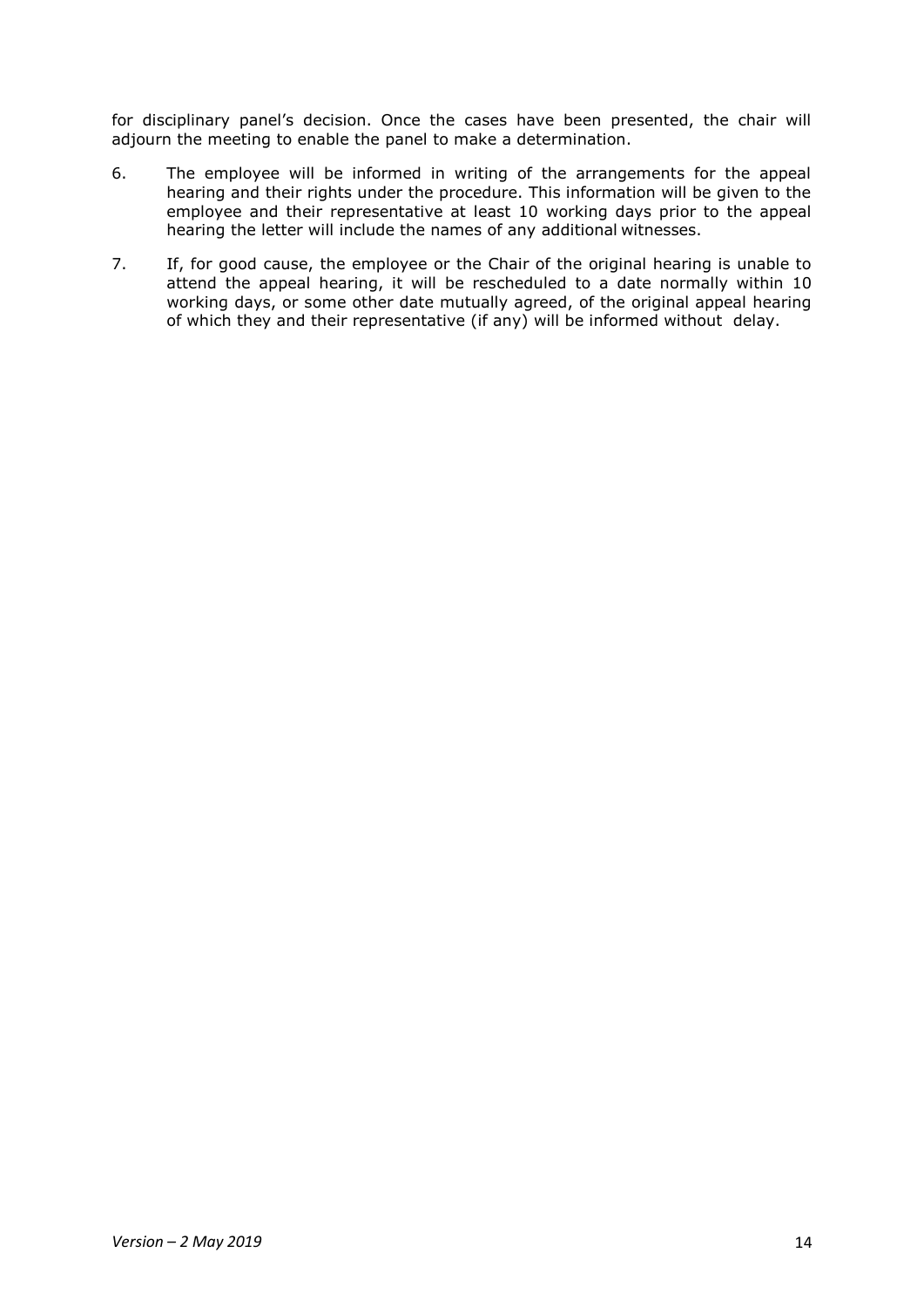# **Appendix C**

### Gross misconduct

Some acts or omissions are so serious in themselves that they may justify dismissal without notice for a first offence. Where an action or omission is so serious or has resulted in a fundamental breakdown of trust and confidence in the employee to the extent that the employment relationship has broken down, dismissal on the grounds of gross misconduct may result.

Examples of gross misconduct may include:

- stealing from members of staff, students or the public; (\*refer to Fraud Policy/Financial Regulations)
- dishonesty;
- gross negligence;
- sexual misconduct at work;
- fighting, physical assault;
- falsification of a qualification which is a stated requirement of the employment or which results in a financial gain; \*
- deliberate damage to or serious misuse of the University's property;
- being under the influence of alcohol or drugs at work;
- falsification of records or claims for personal gain;\*
- downloading, viewing and/or sharing offensive and/or illegal materials from the internet or other sources;
- Bringing the University into serious disrepute;
- Serious breaches of Health and Safety.

This list is neither exclusive nor exhaustive. Other acts of misconduct may come within the general definition of gross misconduct.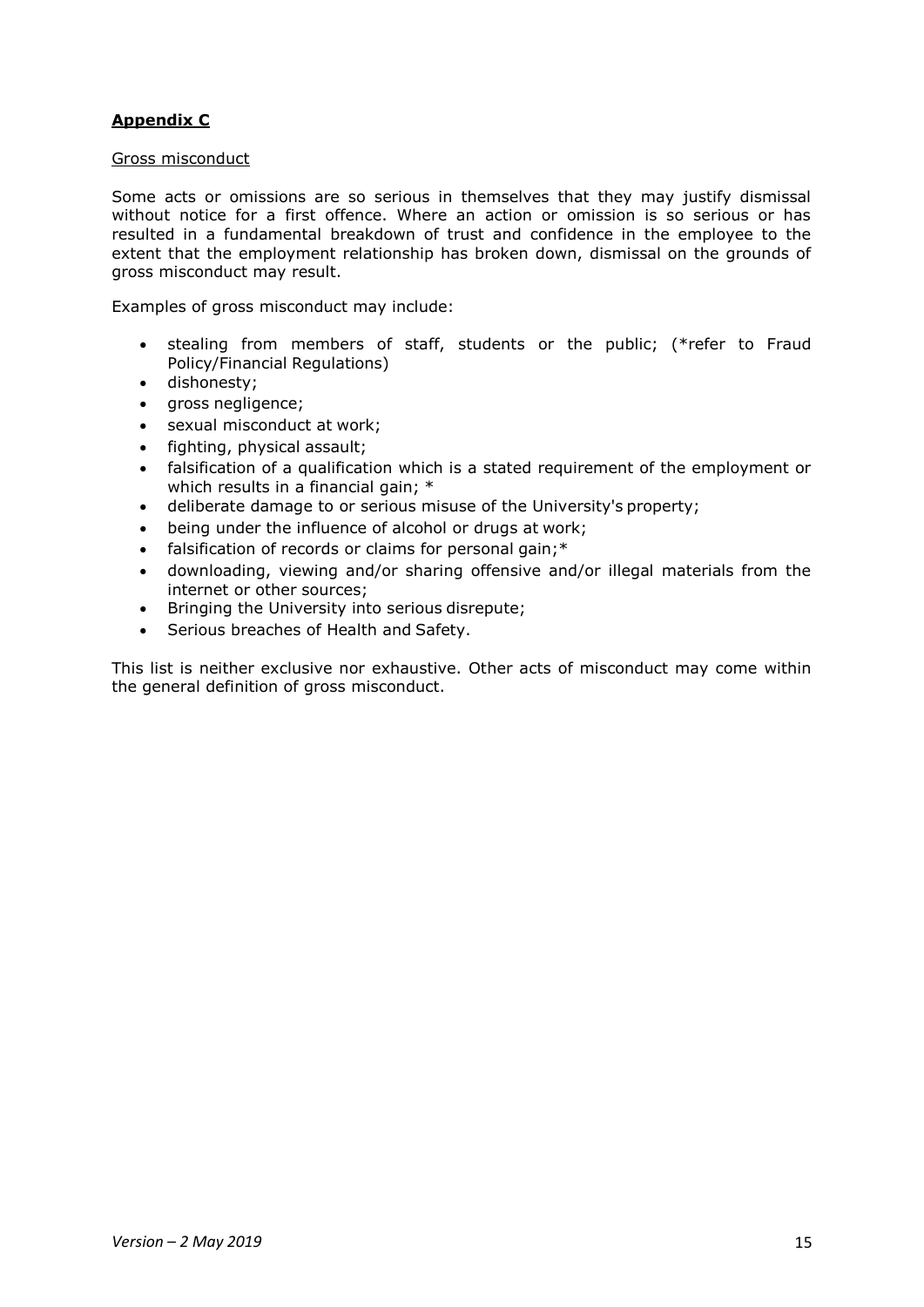# **Appendix D**

#### Notes on Management of Risk

By the very nature of a disciplinary process any assessment of risk which is undertaken will be dynamic, i.e. it is unlikely to be completed or evaluated until the meeting is being held. These advice notes should be considered in relation to all employees and witnesses involved in a disciplinary hearing or investigation.

An exception would be if the person concerned was on sick leave, in which case HR would liaise with Occupational Health for advice. This would similarly apply if the employee is still in work but has been referred to Occupational Health.

HR will always consider the points below, and evaluate each one according to the individual case:

- Consider whether there is a risk to any individual involved, either emotional or physical.
- Offer and discuss Employee Assistance Programme support and/or Counselling.
- Offer a recess or comfort break as appropriate, including drinks, fresh air etc. Keep this in mind throughout all meetings and offer on a regular basis.
- If necessary ask how the person concerned will get back to their office, consider if they need to be accompanied, if they are driving, ascertain that they feel comfortable and are safe to drive, if not offer support or a lift.
- If an employee is suspended or off work, assess their fitness to return home particularly if they live alone.
- If the employee is suspended, ascertain if they are driving home, assess their fitness to drive/offer assistance as necessary.
- If it is consider that an employee or witness is in a distressed state, ask a colleague trained in mental first aid to assess their state of mind.

If there is a clinical diagnosis or report available BEFORE the onset of the meeting/s then Occupational Health or GP reports need to be accessed and acted upon. If these reports are not evident prior to the disciplinary process then follow guidelines as above.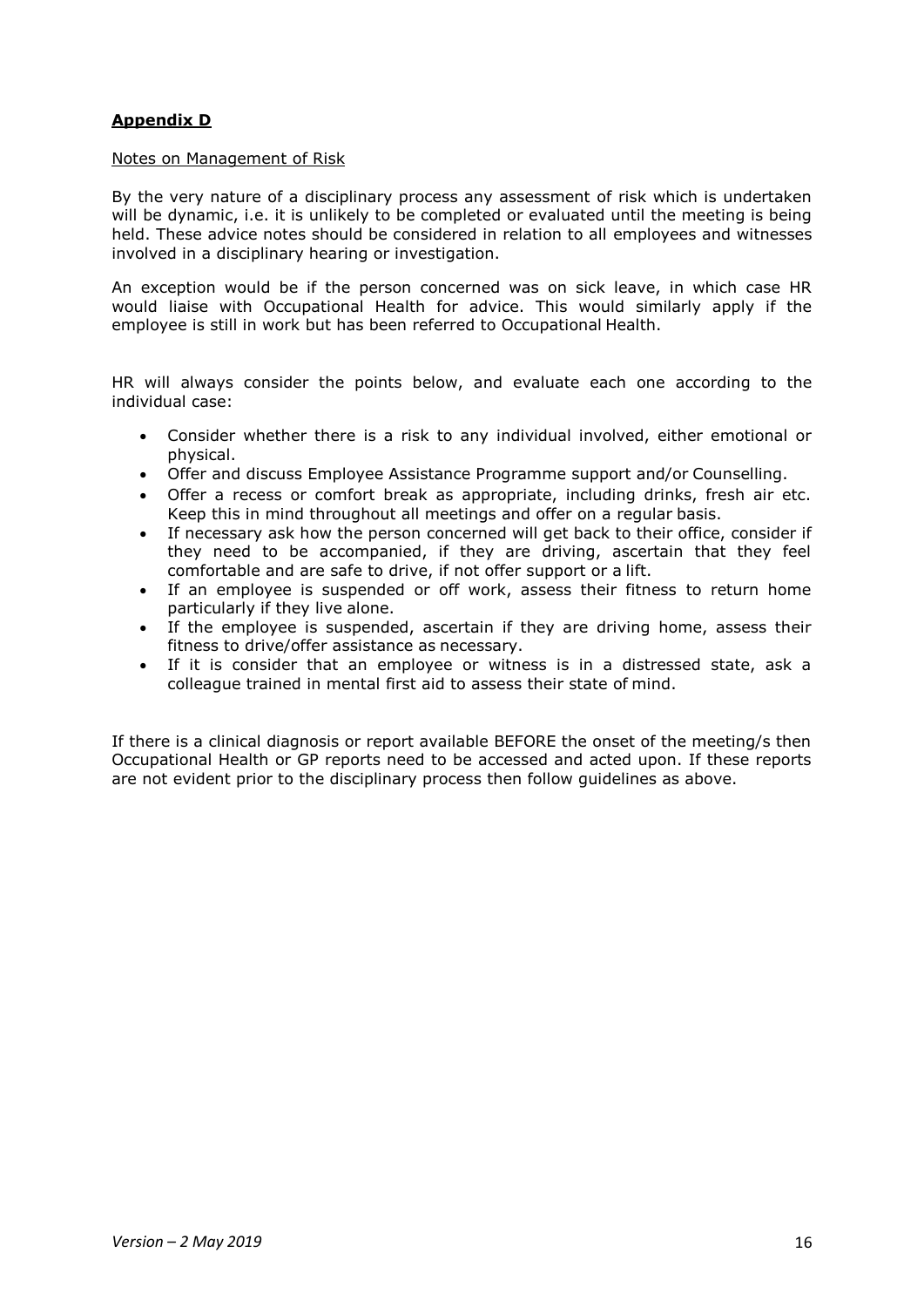### **ER CASE WORK - GENERIC ASSESSMENT**

### **RISK CALCULATOR**

**ASSESSOR: H HINKIN** 

| <b>KIJN CALCULATUN</b> |                |                   |
|------------------------|----------------|-------------------|
| Risk rating            | Probability    | Risk              |
| $1 =$ Minor            | $1 =$ Unlikely | 1 to $3 =$ Low    |
| $2 =$ Serious          | $2 = Possible$ | 4 to $6 =$ Medium |
| $3 =$ Major            | $3$ = Probable | $7$ to $9 =$ High |
|                        |                |                   |

| D NO. | <b>HAZARD</b>                             | <b>TO WHOM</b>                                                 | <b>RISK</b> | <b>PROBABI</b><br>LITY | <b>RISK</b> | <b>CONTROL MEASURES</b>                                                                                                                                                                                                                                                                                                                                                       |
|-------|-------------------------------------------|----------------------------------------------------------------|-------------|------------------------|-------------|-------------------------------------------------------------------------------------------------------------------------------------------------------------------------------------------------------------------------------------------------------------------------------------------------------------------------------------------------------------------------------|
|       |                                           |                                                                |             |                        |             |                                                                                                                                                                                                                                                                                                                                                                               |
|       | Suspension                                | Employee                                                       | 1           | $\overline{2}$         | Low         | Reasons for decision to be provided. Support offered by way of counselling and<br>OH services. Confidentiality of process. Build review of decision into procedure.<br>Support offered by employee/TU representative                                                                                                                                                          |
| 2     | RTW following<br>suspension               | Employee/ Others<br>involved<br>e.g. Witnesses/Line<br>manager | 1           | $\overline{2}$         | Low         | Confidentiality of process. Involve employee and representative. Communicate<br>to staff if ongoing process                                                                                                                                                                                                                                                                   |
|       | Child<br>protection<br>allegations        | Employee/ Others<br>involved<br>e.g. Witnesses/Line<br>manager | 3           | 3                      | High        | Involve appropriate external agencies. Liaise with Comms Team. Stress to all<br>involved confidentiality of process. TU involvement, support via counselling and<br>OH services.                                                                                                                                                                                              |
| 4     | Press Coverage                            | Employee/Co-<br>Workers/<br>Witnesses/<br>Employer             | 1           | $\overline{2}$         | Low         | Confidentiality of process. Advise employee and representative of any coverage.<br>Communicate to staff if ongoing process. Offer support from HR. Consider staff<br>updates. Advise EAP provider so that tailored support can be available.                                                                                                                                  |
| 5     | <b>Malicious</b><br>allegations           | Complainant and<br>Employee                                    | 1           | $\overline{2}$         | Low         | Stress in policy framework what action can be taken against malicious<br>complainants. Support for Employee via Counselling and OH. Mediation or<br>facilitation post complaint being offered to the parties.                                                                                                                                                                 |
|       | Psychological<br>impact during<br>process | Employee                                                       |             | 2                      | Low         | Reasons for decision to be provided. Support offered by way of counselling and<br>OH services. Confidentiality of process. Ensure process is followed. Support<br>offered by employee/TU representative. Keep employee updated on progress.<br>Based on OH advice, consider tailoring process e.g. accommodating written<br>submissions, adjusting work load/environment etc. |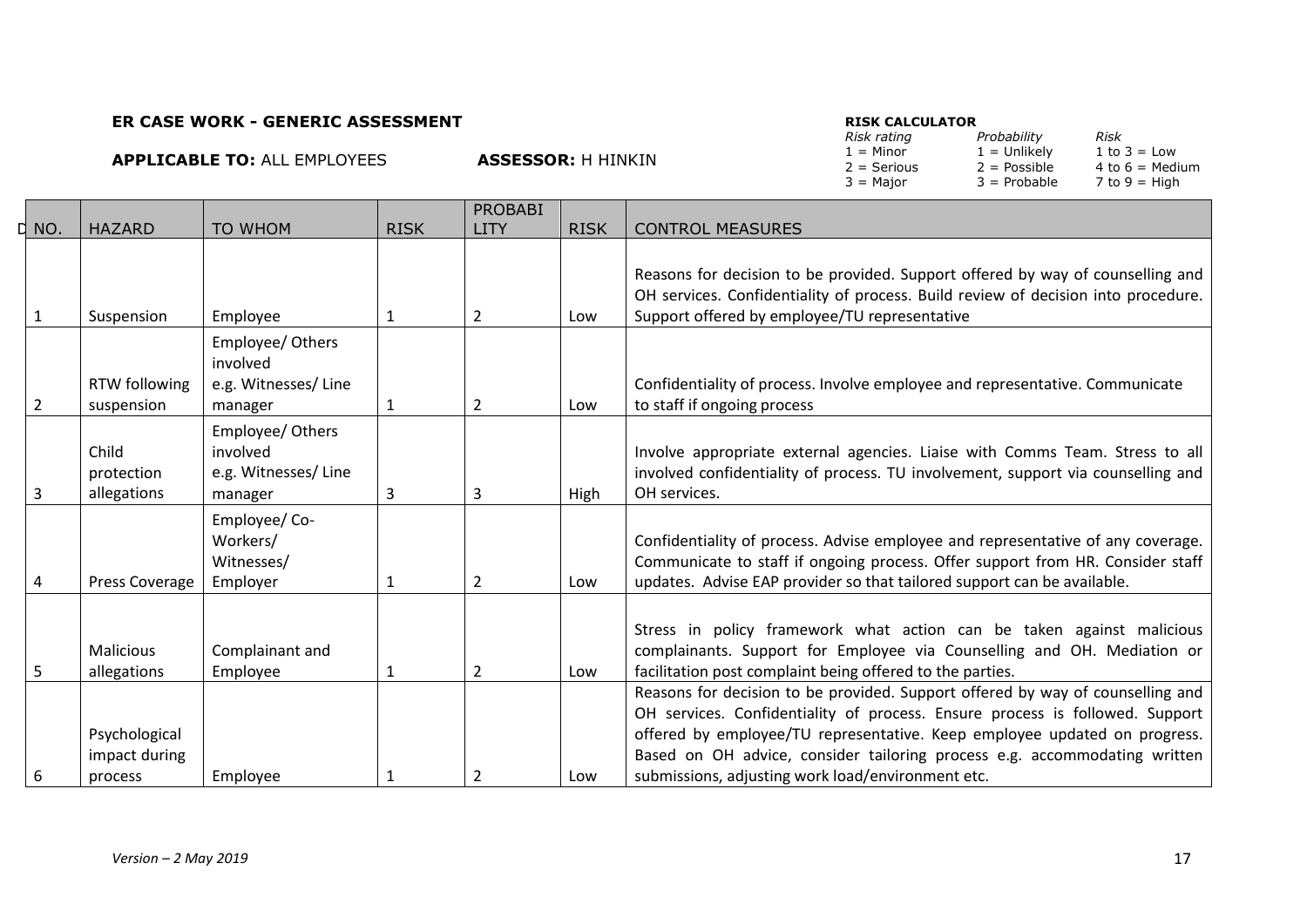|    | Psychologic<br>impact<br>al<br>post<br>process                   | Employee/<br>$Co-$<br>Workers/<br>Witnesses/<br>Employer/<br>Investigati<br>ng Officer | 1            | $\overline{2}$ | Low | Support via OH and counselling. Mediation/facilitation of first meet.<br>Confidentiality of process stressed to those involved. Clarity given that<br>outcomes are not communicated in detail. Ensure any training or<br>support required is put in place and monitored. |
|----|------------------------------------------------------------------|----------------------------------------------------------------------------------------|--------------|----------------|-----|--------------------------------------------------------------------------------------------------------------------------------------------------------------------------------------------------------------------------------------------------------------------------|
| 8  | Impact<br>on<br>physical<br>health<br>or.<br>wellbeing<br>during | Employee/<br>$Co-$<br>workers/<br>witnesses/<br>employer/<br>Investigati<br>ng Officer | $\mathbf{1}$ | 2              | Low | Support via OH and counselling. Mediation/facilitation of first meet.<br>Confidentiality of process stressed to those involved. Clarity given that<br>outcomes are not communicated in detail. Ensure any training or<br>support required is put in place and monitored. |
| 8  | Complaint<br>s against<br>colleague<br>s                         | Complainan<br>$^{\dagger}$<br>and<br>accused/<br>line<br>manager                       | 1            | 2              | Low | Support and clarity concerning process to be followed. Confidentiality of<br>process and roles of the parties explained. Consider separation of<br>parties/mediation/informal approach to resolve. Offer support via OH<br>and counselling                               |
| 9  | <b>Sickness</b><br>during<br>process                             | Employee<br>/ Witness                                                                  | 1            | 2              | Low | Seek advice from OH regarding continuation, adjustments to process or<br>whether process needs to be delayed or continued in their absence                                                                                                                               |
| 10 | <b>Sickness</b><br>during<br>process                             | Investigati<br>ng Officer                                                              | $\mathbf{1}$ |                | Low | Consider whether new IO should be appointed based on likely duration<br>of absence versus stage of completion. Involve OH as appropriate.                                                                                                                                |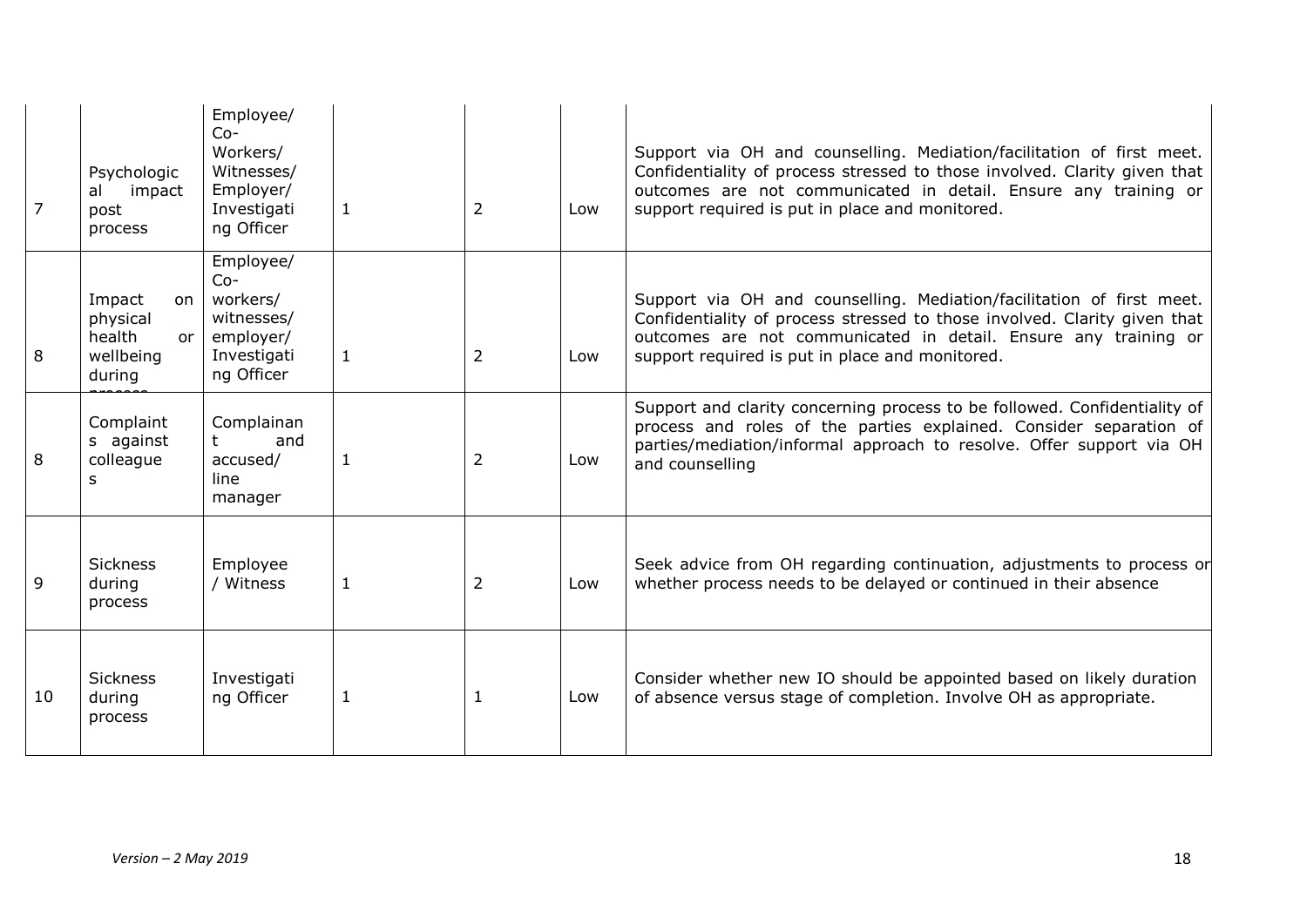|  | Resignation<br>during<br>process<br>of<br>employee<br>under<br>investigation | Complainan<br>Line<br>Manager |  |  | Low | Communicate that process ends due to resignation - unilateral act. Offer<br>support via counselling service. |
|--|------------------------------------------------------------------------------|-------------------------------|--|--|-----|--------------------------------------------------------------------------------------------------------------|
|--|------------------------------------------------------------------------------|-------------------------------|--|--|-----|--------------------------------------------------------------------------------------------------------------|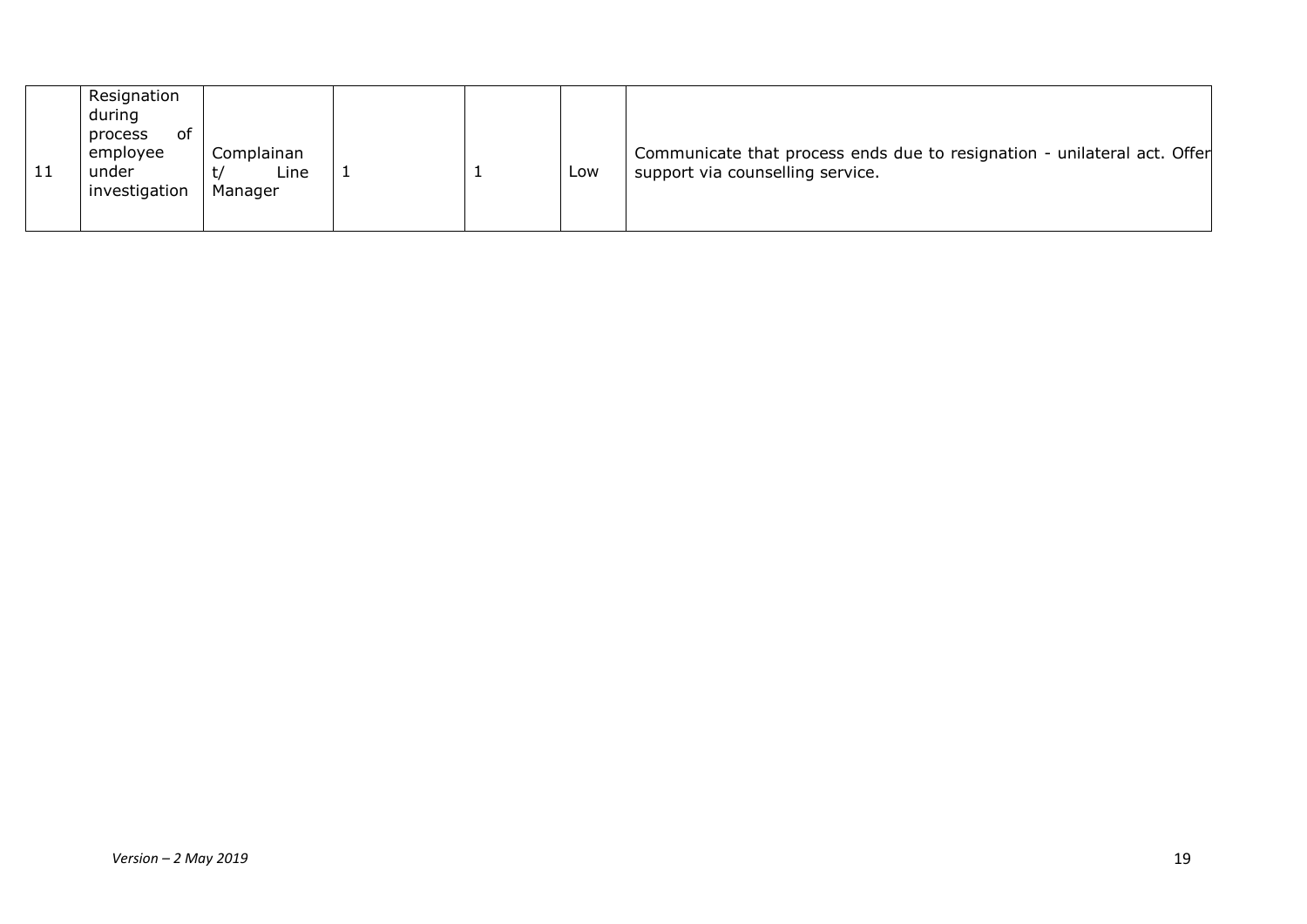# **Appendix E**

### Levels of Decision Making

No panel member involved in the decision making process or in an advisory capacity at the hearing stage should be involved at the appeal stage.

| <b>Action</b>                                                      | <b>Fact-finding</b><br><b>Officer</b>                                                                                                               | <b>Decision making</b><br>person/panel                                                                                       | <b>Appeal</b>                                                                                                                                                                                                                                                                         |
|--------------------------------------------------------------------|-----------------------------------------------------------------------------------------------------------------------------------------------------|------------------------------------------------------------------------------------------------------------------------------|---------------------------------------------------------------------------------------------------------------------------------------------------------------------------------------------------------------------------------------------------------------------------------------|
| Minor matters -<br>Verbal warning<br>only                          |                                                                                                                                                     | Line Manager                                                                                                                 | Faculty<br>Manager<br>Manager/Head<br>оf<br><b>Professional Service</b>                                                                                                                                                                                                               |
| referred<br><b>Matter</b><br>to a disciplinary<br>panel by the FFO | FFO should be of a<br>higher grade than<br>the<br>employee<br>subject<br>the<br>to<br>investigation<br>and<br>from<br>a<br>different<br>department. | Panel<br>1. Faculty PVC<br>2. Head of<br>Professional<br>Service<br>Department<br>In advisory capacity:<br><b>HR Manager</b> | Against written or<br>final written warning<br>1. Director<br>οf<br>Finance<br>and<br>Corporate<br>Services (Chair)<br>or Pro VC in their<br>absence<br>2. Faculty PVC<br>or<br>Head<br>of<br>Professional<br>Services<br>Department<br>In advisory<br>capacity:<br><b>HR Manager</b> |
|                                                                    |                                                                                                                                                     |                                                                                                                              | Against dismissal<br>1. VC/ Pro VC<br>2. Faculty PVC<br>or<br>Head<br>of<br>Professional<br>Services<br>Department<br>3. Lay member of<br>council<br>In<br>advisory<br>capacity: Deputy or<br>Director of HR                                                                          |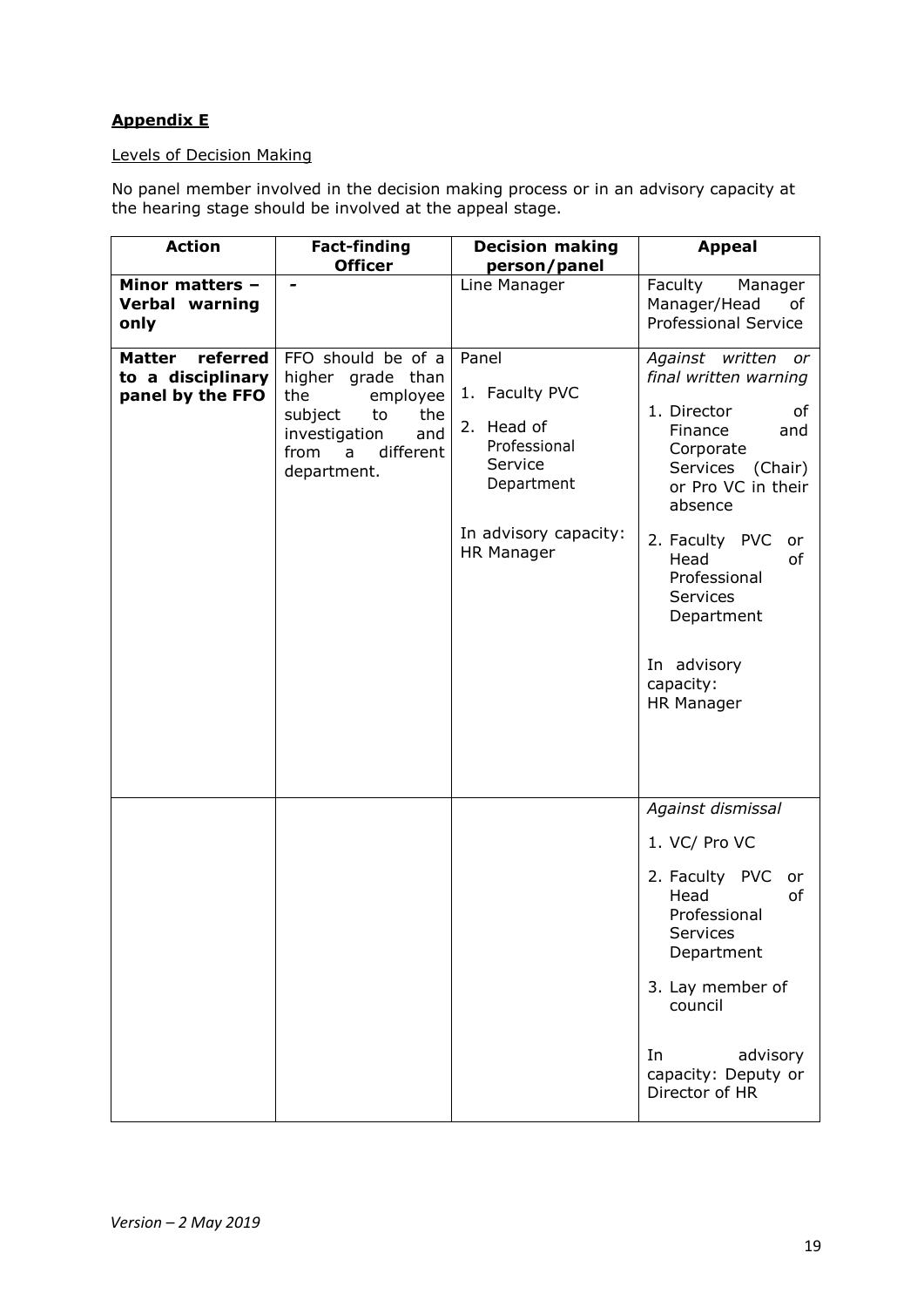## **Appendix F**

Investigation report template (please note this is for use as an example only, and is not definitive).

# **STRICTLY PRIVATE & CONFIDENTIAL**

**Investigation Report**

**Into Complaint of (xxx)**

**[DATE]**

Author………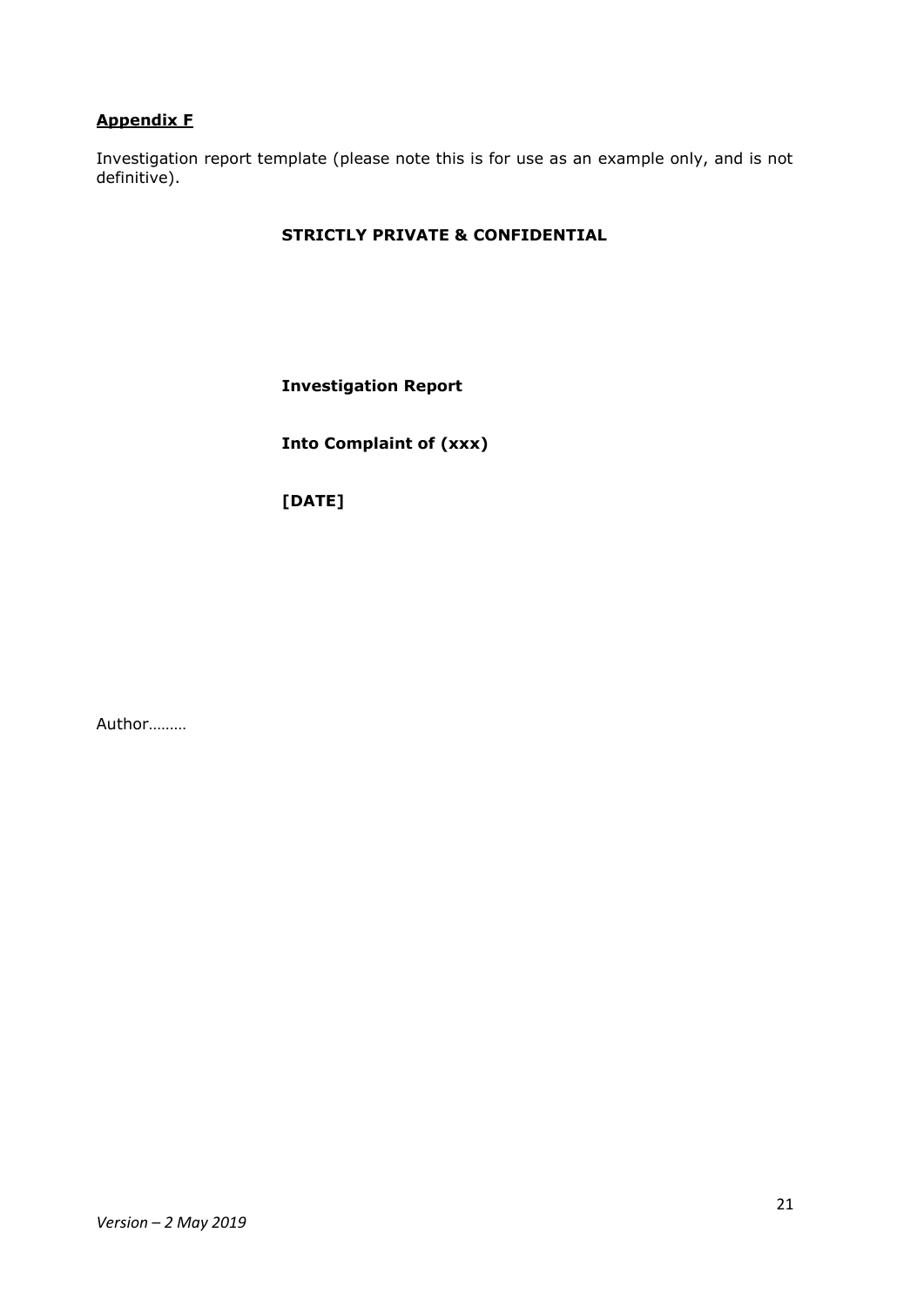**CONTENTS**

| 1 | Introduction and background        | $\mathbf{1}$ |
|---|------------------------------------|--------------|
| 2 | Methodology                        | $1 - 2$      |
| 3 | Chonology                          | $2 - 3$      |
| 4 | Overview of Allegations            | $3 - 4$      |
| 5 | Allegations & Findings             | 5            |
| 6 | Conclusions                        | $6 - 7$      |
| 7 | [Recommendations - if appropriate] | 7            |
|   |                                    |              |

# *Appendices:*

No Document Document Date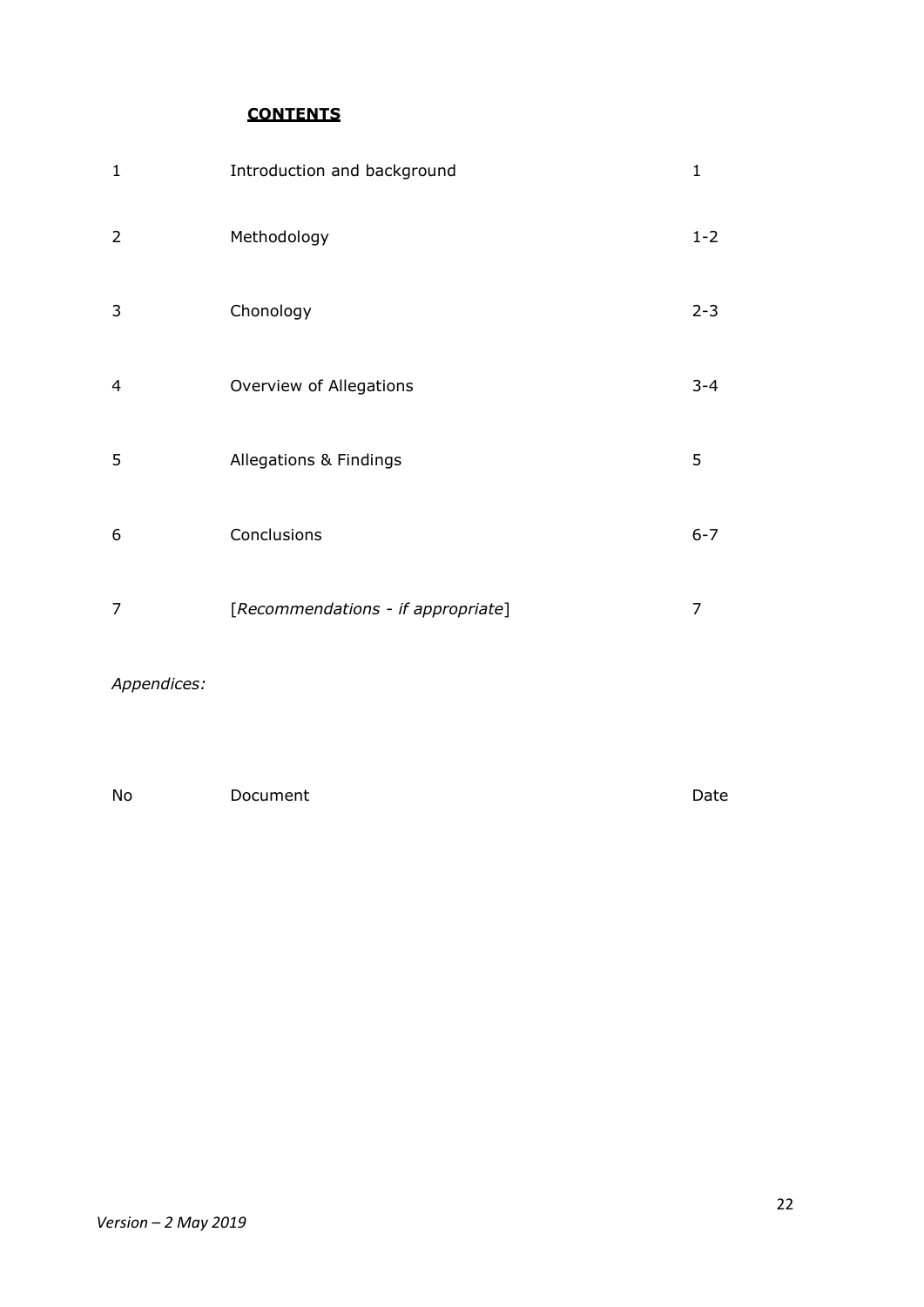### **1. Introduction and Background**

- 1.1 This report is based upon my interviews with the complainant  $(xx)$ ,  $(yy)$ , the subject of the complaint, and a number of individuals mentioned by (xx), (yy) and other witnesses in the course of this investigation.
- 1.2 Terms of Reference
	- 1.2.1 I was appointed as investigator to explore the allegations detailed in (xx) letter [DATE] (attached at Appendix 1 of this report).
	- 1.2.2 It was agreed with Aberystwyth University that I would provide a preliminary report based on my interviews with (xx) and (yy) and the examination of any relevant files and correspondence. Aberystwyth University would then take a view as to whether it was necessary to investigate the matter further, by interviewing individuals mentioned either by xx or yy. I provided a preliminary report in [*date*] and was instructed by [NAME] to extend the investigation by interviewing further witnesses.

### **2. Methodology**

- 2.1 This report is based on:
	- Interview with xx on [date/s]
	- an interview with yy on [date]
	- an examination of xx personnel file held by Aberystwyth University
	- an examination of xx/yy's personnel file held by Aberystwyth University
	- Interviews with:
		- o ……………………… o ……………………… o ……………………… o ……………………… o ………………………
- 2.2 Email exchange and correspondence between various parties were also reviewed as were xx's appraisal documents for the last four years.
- 2.3 All those interviewed were asked to confirm that the statements prepared were an accurate record of their interviews with me. Signed copies of these statements are included in Appendices X-X.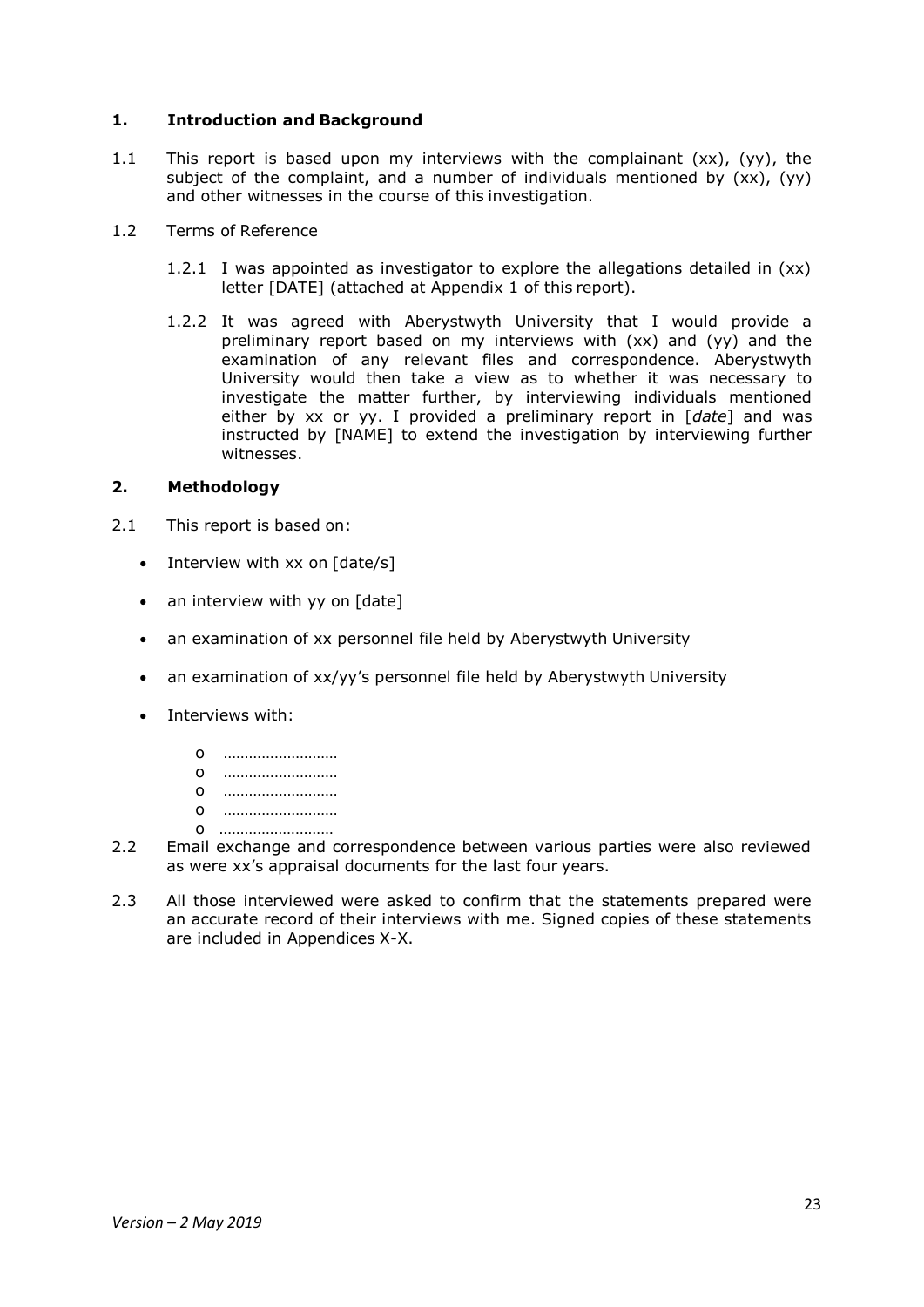## **3. Chronology of events**

- 3.1 A chronology of events is set out below.
- 3.2 xx has had difficulty in providing exact dates of the incidents that have been alleged. From the interviews conducted, I have attempted to piece together a chronology of events and place either an exact or approximate date of the incidents alleged by xx.

| <b>Date</b> | Incident/Event                        | <b>Evidence</b>            |
|-------------|---------------------------------------|----------------------------|
|             |                                       |                            |
|             |                                       |                            |
|             |                                       |                            |
| [date]      | example                               | Statement<br>(Appendix 2)  |
|             |                                       | Statement<br>(Appendix 3)  |
|             |                                       |                            |
| [date]      | example                               |                            |
| [date]      | example                               | Letter                     |
| [date]      | Management meeting incident regarding | <b>Notes</b><br>(appendix) |
| [date]      | Alleged behaviour(example)            | letter                     |
| [date]      | Incident                              | letter                     |
| [date[      | Incident                              | statement                  |
| [date]      | Incident                              | Grievance Letter           |
| [date]      | Incident                              | Letter                     |

### **4. Overview of allegations**

- 4.1 The allegations made by xx are those set out in detail in their Letter [DATE] (Appendix 1) and the statement prepared following my interview with and signed by <NAME> as an accurate record of that meeting (Appendix 2).
- 4.2 xx commenced employment with Aberystwyth University on [date] and is employed as a xxxxxxx, a position they have held for xxx years since [date].